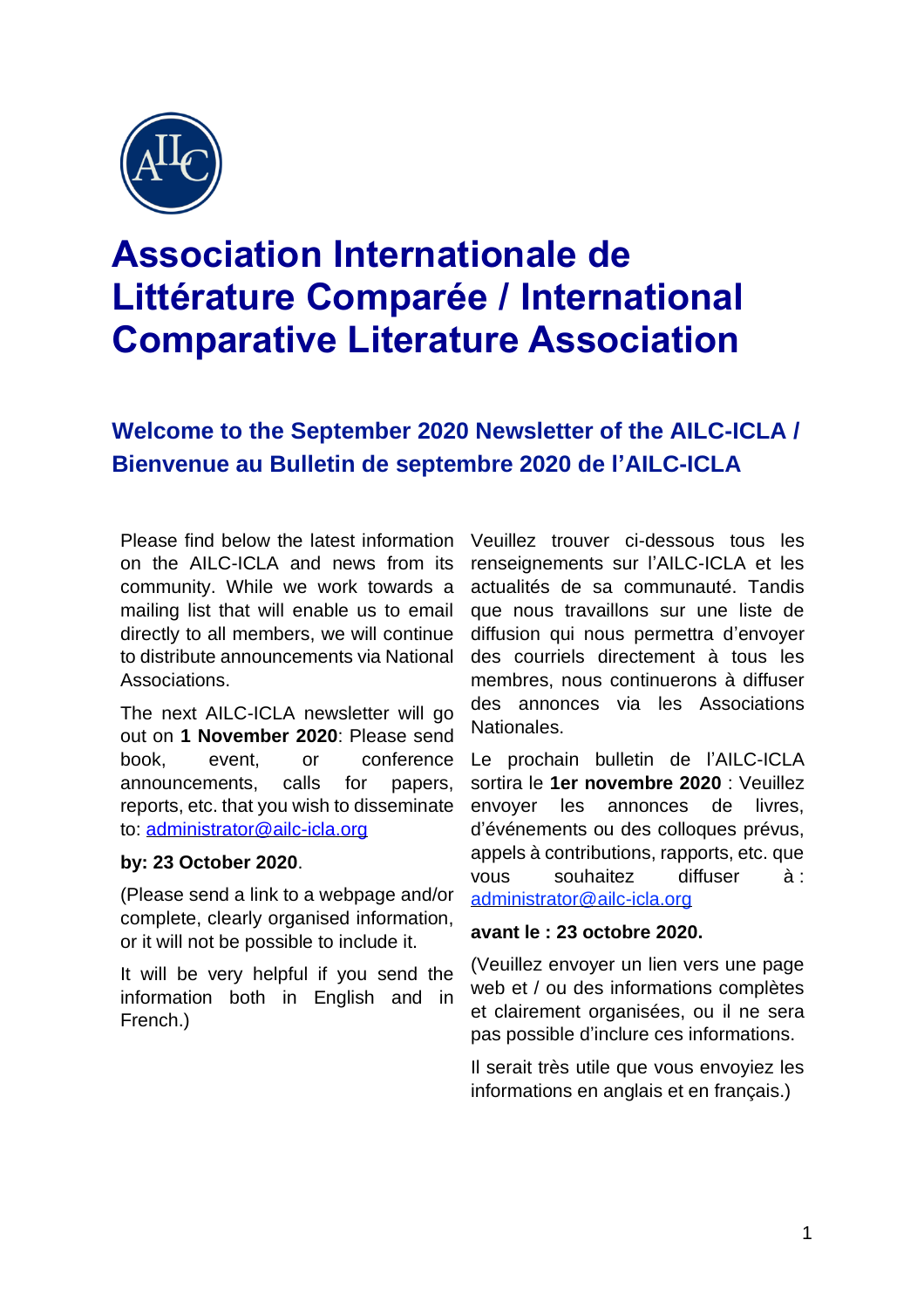# **TABLE OF CONTENTS**

| <b>1. AILC-ICLA Announcements</b>                                |       |
|------------------------------------------------------------------|-------|
| 1.1 A Message from our President                                 | p. 3  |
| 1.2 Triennial Congress and conferences of the AILC-ICLA          | p. 4  |
| 1.3 News from the Executive Council                              | p. 5  |
| 1.4 News about our website                                       | p.6   |
| 1.5 Spotlight on the AILC-ICLA Research Development Committee    | p. 7  |
| <b>1.6 Publications</b>                                          | p. 9  |
| 1.7 Prizes and Awards                                            | p. 9  |
| 1.8 Obituary: Tôru Haga (1931–2020)                              | p. 10 |
| 2. News from our Members                                         |       |
| 2.1 Calls for Papers, conferences and seminar participation      | p. 12 |
| 2.2 Publications: Calls for contributions and recently published | p. 14 |
| 2.3 Research Centre                                              | p. 17 |

# **TABLE DE MATIÈRES**

# **1. Annonces de l'AILC-ICLA**

|                             | 1.1 Un message de notre Présidente                                        | p. 18 |
|-----------------------------|---------------------------------------------------------------------------|-------|
|                             | 1.2 Congrès triennal et colloques de l'AILC-ICLA                          | p. 19 |
|                             | 1.3 Nouvelles du Conseil Exécutif                                         | p. 20 |
|                             | 1.4 Nouvelles de notre site Web                                           | p. 21 |
|                             | 1.5 Braquer les projecteurs sur le Comité de Recherche et de Projets      | p. 22 |
|                             | <b>1.6 Publications</b>                                                   | p. 24 |
|                             | 1.7 Prix et récompenses                                                   | p. 25 |
|                             | 1.8 Nécrologie: Tôru Haga (1931-2020)                                     | p. 26 |
| 2. Nouvelles de nos membres |                                                                           |       |
|                             | 2.1 Appels à communications, colloques et participation<br>aux séminaires | p. 28 |
|                             | 2.2 Publications : Appels à contributions et publications récentes        | p. 30 |
|                             | 2.3 Centre de recherche                                                   | p. 33 |
|                             |                                                                           |       |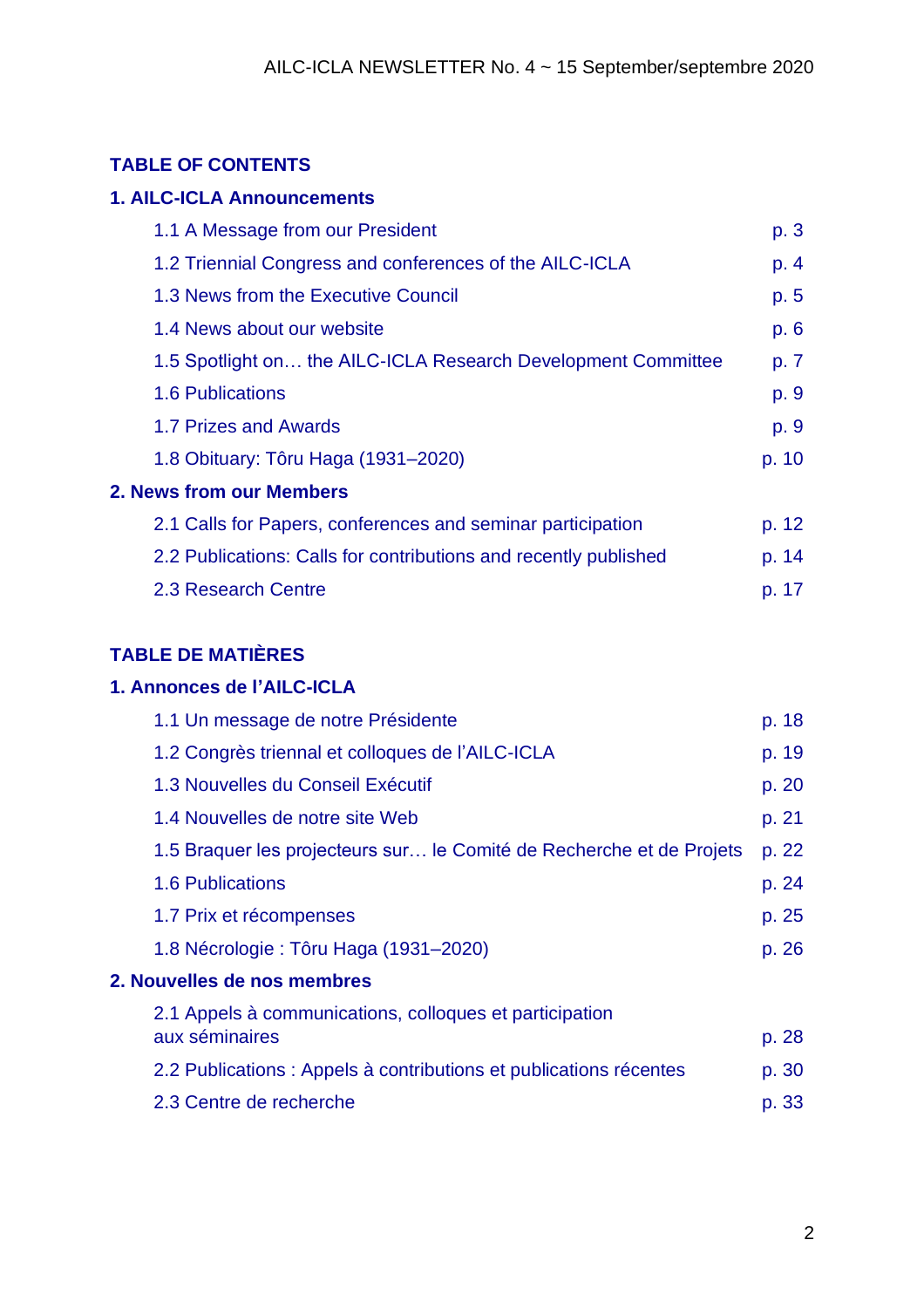# **1. AILC-ICLA Announcements**

### **1.1 A Message from our President**

To the AILC-ICLA Community,

As we continue our work as teachers and scholars in 2020, we clearly do so in a time of uncertainty – and often, of disheartening news. The pandemic shows little sign of retreating, at least here in the US, and the urgent need to eradicate systemic, often violent racism, persists. On top of this, September has confirmed a shrinking market of university teaching positions and an increased awareness of the financial precarity of our colleges and universities. Yet these challenges have not led to resignation. On the contrary. If we can judge from our current Newsletter, as well as daily conversations, emails, webinars, and blogs, these mounting uncertainties have more often led to transformative action.

In addition to the striking new books, articles, translations, media events, and the often unexpected innovations in teaching through technology, there are new collaborations for research and discussion, at times even new administrative units (such as the new Research Centre for Comparative Literature at Goldsmiths, University of London). We also see instances of professors, departments – and sometimes universities – reaching out in teaching and research projects across disciplines, and beyond the university itself. Engaging with local underserved populations, joining hands with social justice groups, and partnering with local museums and theaters to strengthen the arts – all are expanding our research imagination, while amplifying awareness of what the humanities can be.

We at the AILC-ICLA are eager to lend support by sharing information on events in our field – and by offering opportunities for new collaborations. You will find a good number of member sponsored events listed in the pages to follow. Two AILC-ICLA-sponsored conferences are also on the horizon. One is for early career scholars and scheduled for June 2021: an online conference focused on literary publishing [\(https://globalpublishing.princeton.edu\)](https://globalpublishing.princeton.edu/). In July 2022, we look forward to our triennial AILC-ICLA Congress in Tbilisi, Georgia, a gathering that we expect will draw comparatists from around the world.

In this issue of our Newsletter, we also invite our members to consider collaborating in an established AILC-ICLA research committee – or to propose a new one. Please take a look at the "Spotlight on..." section of this Newsletter where you can learn from our Research Development Committee Chair, Professor Matthew Reynolds, about ways to become involved. As he mentions, there are a number of areas where new research groups would be most welcome. So if you are interested in organizing a committee, please be in touch with him directly. Or peruse the list of current committees on the AILC-ICLA website and see if one might fit your own research agenda.

These opportunities for present and future collaborations, as well as the reflections offered in the obituary of Tôru Haga, past vice president of the AILC-ICLA and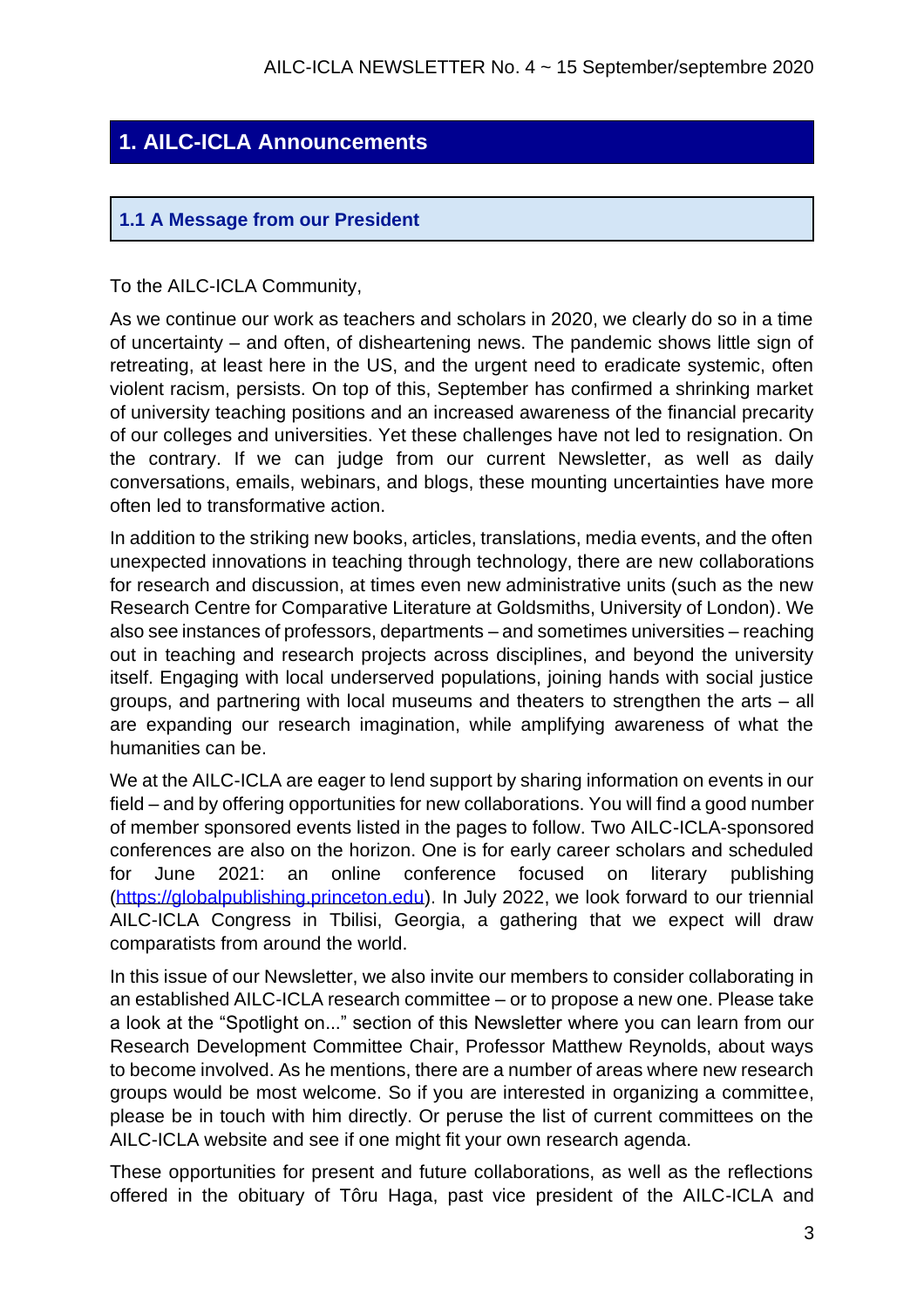celebrated scholar of truly global interests – and friendships – are some of the highlights of this September Newsletter.

Let me close with gratitude to all for persistent, indeed inspiring work in times that are not easy. We here look forward to disseminating your news and to fostering a strong global network of comparative literature scholars in the challenging months ahead.

Warm greetings,

Sandra

Sandra Bermann Cotsen Professor in the Humanities Professor of Comparative Literature Princeton University, USA President, AILC-ICLA (2019-22)

**1.2 Triennial Congress and conferences of the AILC-ICLA**

### **XXIII Triennial International Congress of the International Comparative Literature Association: "Re-Imagining Literatures of the World: Global and Local, Mainstreams and Margins"**

Planning for our XXIII Triennial International Congress, "Re-Imagining Literatures of the World: Global and Local, Mainstreams and Margins" (**Tbilisi, Georgia, 25-30 July 2022**) continues apace. The Memorandum of Understanding between the AILC-ICLA and the Georgian organisers has been signed, and the recent discussions on the themes and sub-themes is whetting the appetite of the Programme Committee – keep an eye on this newsletter and on the website for more information soon!

### **Call for proposals: AILC-ICLA Early Career conference on "Global Publishing and the Making of Literary Worlds: Media, Migration, and Translation", 4-6 June 2021, online.**

**~**

Organised by Princeton University's Fung Global Fellows Program, the International Comparative Literature Association, and Princeton University Press, the conference joins theoretical issues addressed by scholars and editors with practical workshops in global publishing led by publishers from the US and other parts of the world. We expect this conference will break new ground intellectually as its practical publishing sessions offer information and advice to the next generation of scholars who face the ongoing challenges of a shrinking job market and complex publishing landscape.

This 3-day online conference will accommodate 250 registered early career participants (pre-tenure, post-doc, senior graduate student level) from around the world. Registration requires uploading a book description and, if desired, also an abstract for a panel discussion on one of the conference themes. A \$50 fee covers the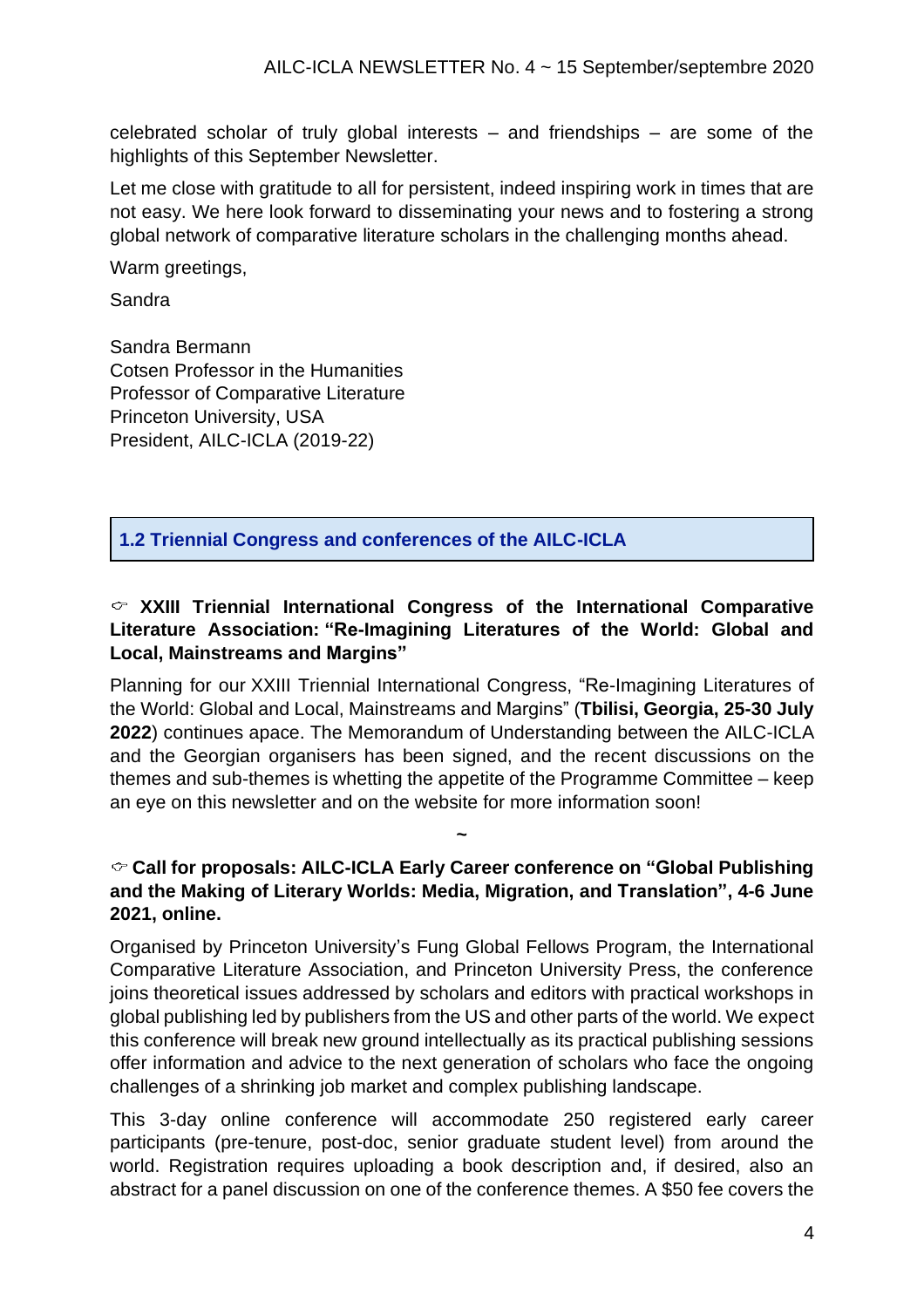entire conference, including one-on-one coaching sessions offering publishing advice on the participant's submitted book description.

ICLA executive committee scholars, Princeton colleagues, and global publishers will serve as keynote speakers and panelists. Formats will include individual plenary speakers; panels of publishers, authors and translators; workshops; and one-on-one coaching sessions as mentioned above.

Deadline for submission is **October 15, 2020**.

For more information:<https://globalpublishing.princeton.edu/>

### **1.3 News from the Executive Council**

The Executive Council meeting planned for summer 2020 had to be rescheduled to January 2021 due to the Covid-19 pandemic; however, some more urgent business was discussed via email.

In particular, the following decisions were taken:

- 1) To continue funding the open access publication of the Association's journal, *Recherche Littéraire / Literary Research*;
- 2) To renew the funding for website maintenance and development, as well as for achieving a secure complete membership list, to enable reaching all members via a secure mailing list;
- 3) To approve several proposals by Research Development Committee, in particular:
	- a) the new, more detailed descriptions of Short-term and Standing Research Committees, and the new procedures for applying to establish a new research committee or renew an existing short-term committee for an additional term (more details can be found on the webpage of Research Development Committee at: [https://www.ailc-icla.org/research-development-committee/\)](https://www.ailc-icla.org/research-development-committee/); see also the "Spotlight" interview with the Chair of Research Development Committee, in 1.5 below);
	- b) the confirmation of the renewal of the Research Committee on Literature and Neuroscience until the end of its third term in 2021 (for more information on this committee see [https://www.ailc-icla.org/literature-and-neuroscience/\)](https://www.ailc-icla.org/literature-and-neuroscience/);
	- c) the renewal of the Research Committee on Comic Studies and Graphic Narratives for a second term (for more information on this committee see [https://www.ailc-icla.org/comics-studies-and-graphic-narrative/\);](https://www.ailc-icla.org/comics-studies-and-graphic-narrative/)
	- d) the renewal of the Research Committee on Religion, Ethics and Literature for a third term (for more information on this committee see [https://www.ailc](https://www.ailc-icla.org/research-committee-on-religion-ethics-and-literature/)[icla.org/research-committee-on-religion-ethics-and-literature/\)](https://www.ailc-icla.org/research-committee-on-religion-ethics-and-literature/);
	- e) the approval of the re-constitution of the Research Committee on Scriptural Reasoning and Comparative Studies as a Standing Research Committee, subject to additional information being provided to the Executive Council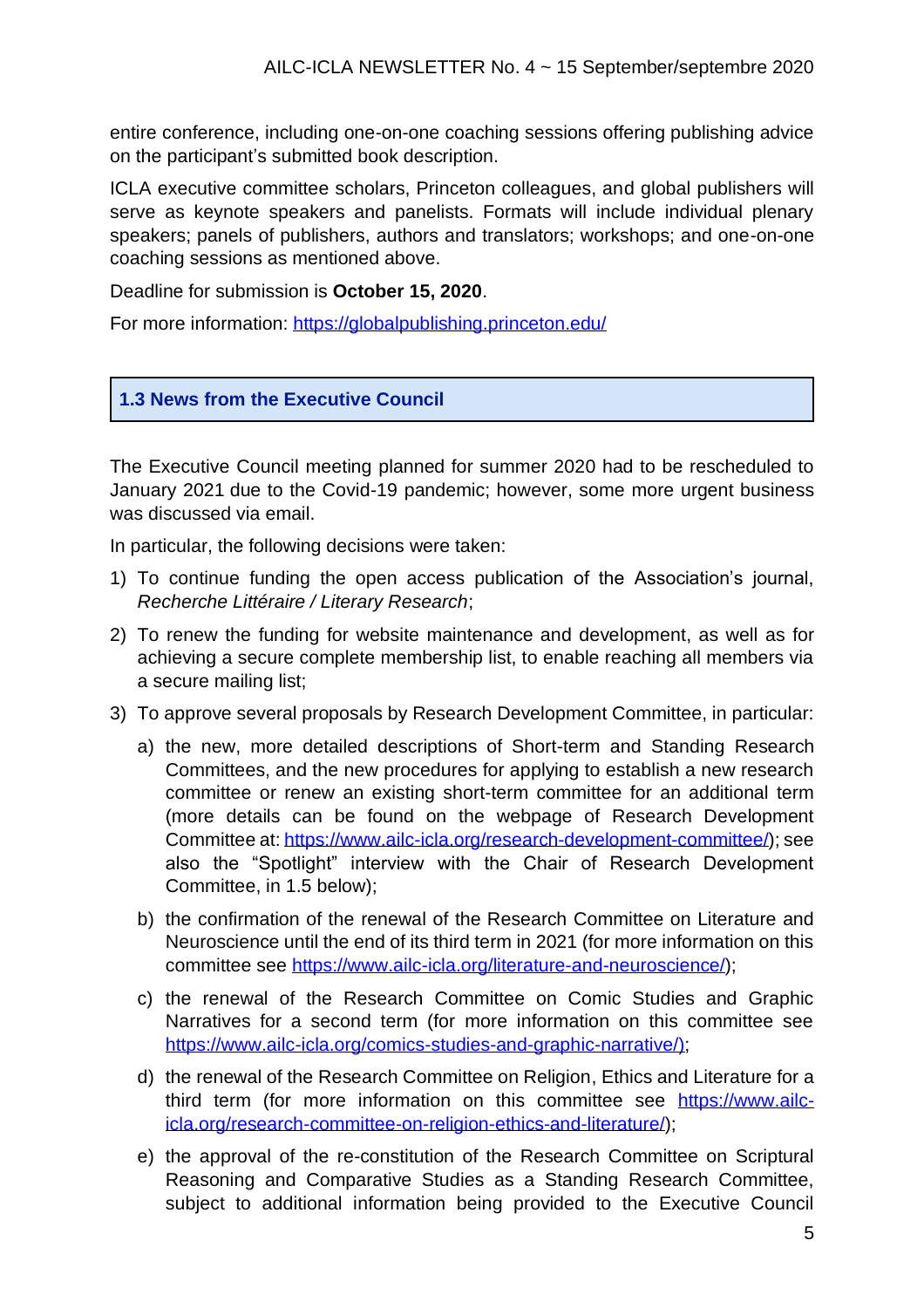meeting of January 2021 (for more information on this committee see [https://www.ailc-icla.org/scriptural-reasoning-and-comparative-studies/\)](https://www.ailc-icla.org/scriptural-reasoning-and-comparative-studies/);

- f) encouraging research committees to disseminate their research as widely as possible to ICLA members, including through the use of open-access publication whenever possible;
- g) postponing to the January 2021 meeting of the Executive Council the discussion of a policy of financial support for research committees.

More information on all the above can be found in the Research Development Committee annual report for 2019-20 published on the Committee's page at: [https://www.ailc-icla.org/research-development-committee/.](https://www.ailc-icla.org/research-development-committee/)

Progress on the planning of the Congress in 2022 and of the early-career conference in 2021 was also discussed (for more information on these items please see the section "1.2 Triennial Congress and conferences of the AILC-ICLA", above).

### **1.4 News about our website**

### **Website accessibility**

We are carrying out a check up on the accessibility of the website and are making several changes that should improve access for those who have disabilities or difficulties reading or navigating a screen. Documents uploaded as from September 2020 will also checked for accessibility, and we shall try to comply as much as we can with the Web Content [Accessibility](https://www.w3.org/TR/WCAG21/) Guidelines version 2.1 AA standard.

If you experience difficulties with the accessibility of the site, please contact us on [administrator@ailc-icla.org](mailto:administrator@ailc-icla.org) or via<https://www.ailc-icla.org/contact-us/> and we shall do our best to address problems whenever we can.

### **Publicising National Associations' and AILC-ICLA Research Committees' events**

**~**

Our website has a page listing events organised by the ICLA, our Research Committees, and our affiliated National Associations.

You can find it at <https://www.ailc-icla.org/conferences-seminars-workshops-colloquia/> (triennial Congresses are listed separately at [https://www.ailc-icla.org/congresses/\)](https://www.ailc-icla.org/congresses/).

Events organised by individual members, departments, centres, etc., will continue to appear in our Newsletters (available at: [https://www.ailc-icla.org/recent-newsletters/\)](https://www.ailc-icla.org/recent-newsletters/).

To publicise an event on the dedicated webpage or in the Newsletter, as appropriate, please contact us at [administrator@ailc-icla.org](mailto:administrator@ailc-icla.org) or via our Contact page at [https://www.ailc-icla.org/contact-us/.](https://www.ailc-icla.org/contact-us/)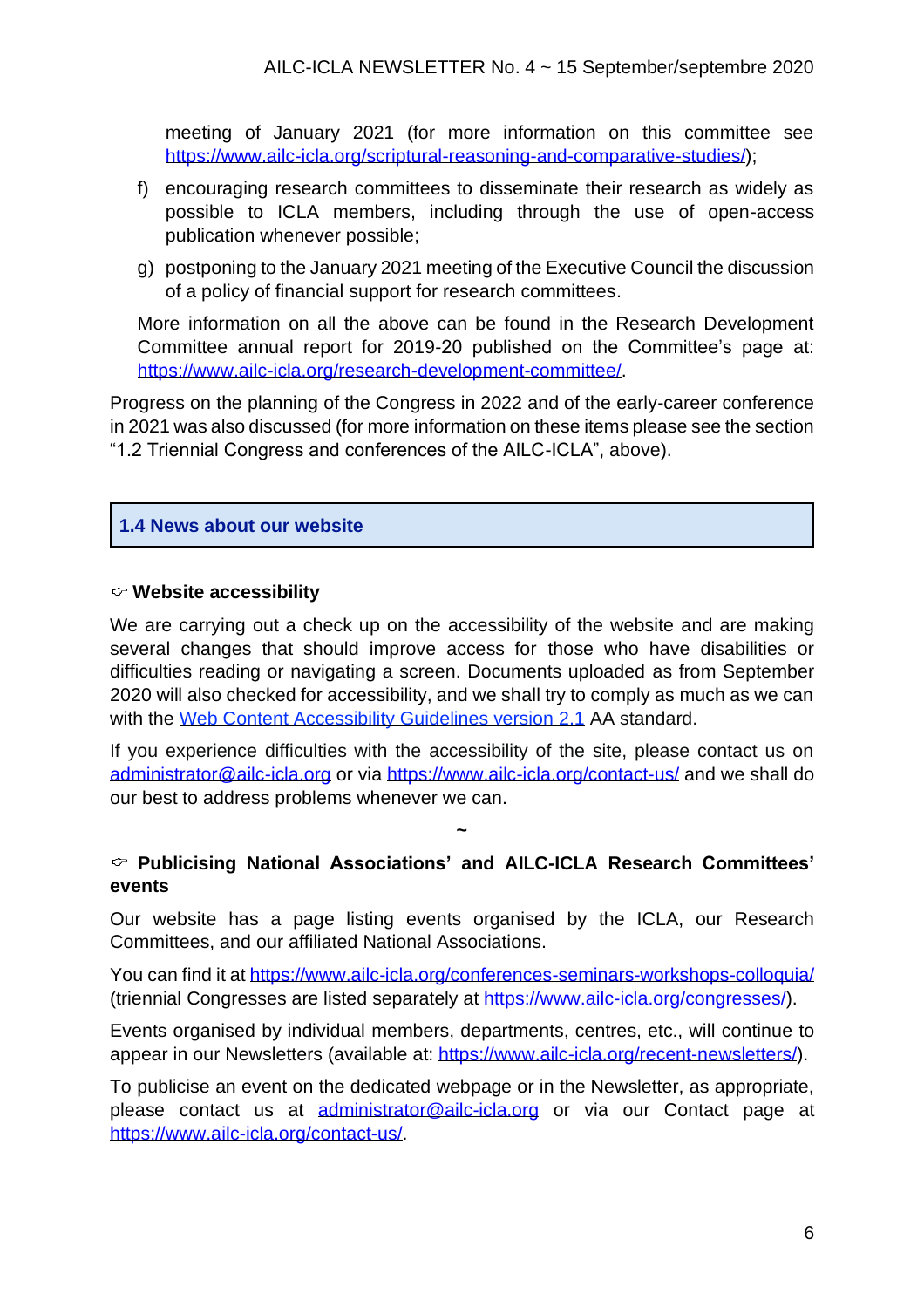# **1.5 Spotlight on... the AILC-ICLA Research Development Committee**

*In this issue of the Newsletter, we continue to shine a light on the work of the AILC-ICLA, focusing this time on the Research Development Committee. As we explained in the last Newsletter, the aim of this new "Spotlight" is to enhance transparency and understanding of how the International Association functions, the benefits it can bring to its members, and how individuals can participate in its work. We hope this initiative can also stimulate ideas for new research activities and collaborations.*

*Do not forget to check the ICLA [Website](http://www.ailc-icla.org/) for more information, and do contact us [\(https://www.ailc-icla.org/contact-us/](https://www.ailc-icla.org/contact-us/) or [administrator@ailc-icla.org\)](mailto:administrator@ailc-icla.org) if you have any suggestions.*

### **A conversation with Matthew Reynolds, Chair of Research Development Committee.**

### *Q: You are the Chair of the Research Development Committee: can you explain what its main role is?*

**A:** Our role is to support and guide the ICLA's research activity, and foster its development. What that mainly means in practice is that we encourage and assess applications to form new ICLA research committees, and review reports after three years if the Committee wishes to extend its term. We read and discuss the proposals, sometimes offer suggestions to the committee in question, and give recommendations to the Executive Council; the Executive Council then takes the final decision about the formation or renewal of a committee. I should say that Research Development Committee consists of a diverse and excellent group of colleagues: you can see their names on [our page on the ICLA website.](https://www.ailc-icla.org/research-development-committee/)

### *Q: Can you explain what the research committees are, and if there are different types?*

**A:** I like to think of our research committees as research 'groups' since for someone from the UK, like me, the word "committee" tends to imply administrative labour. But "committee" is the venerable, and international, ICLA term. So a research committee is really a group of researchers who are collaborating in exploring an issue or subject area. "Short-term committees" investigate a defined topic over an initial period of 3 years; they can be renewed for two further triennia. "Standing committees" work on broader intellectual areas (two existing examples are "Literary Theory" and "Translation"): they are not time-limited.

### *Q: Can anyone propose to initiate a research committee?*

**A:** Yes! Any member of the ICLA can propose a new research committee and we are keen to encourage applications from a wide variety of members.

### *Q: How does one do that?*

**A:** The first step is to identify your research area, and the questions you want to ask about it, and then to gather some interested colleagues. A key aim of the ICLA's research committees is to promote collaboration among our members, so applications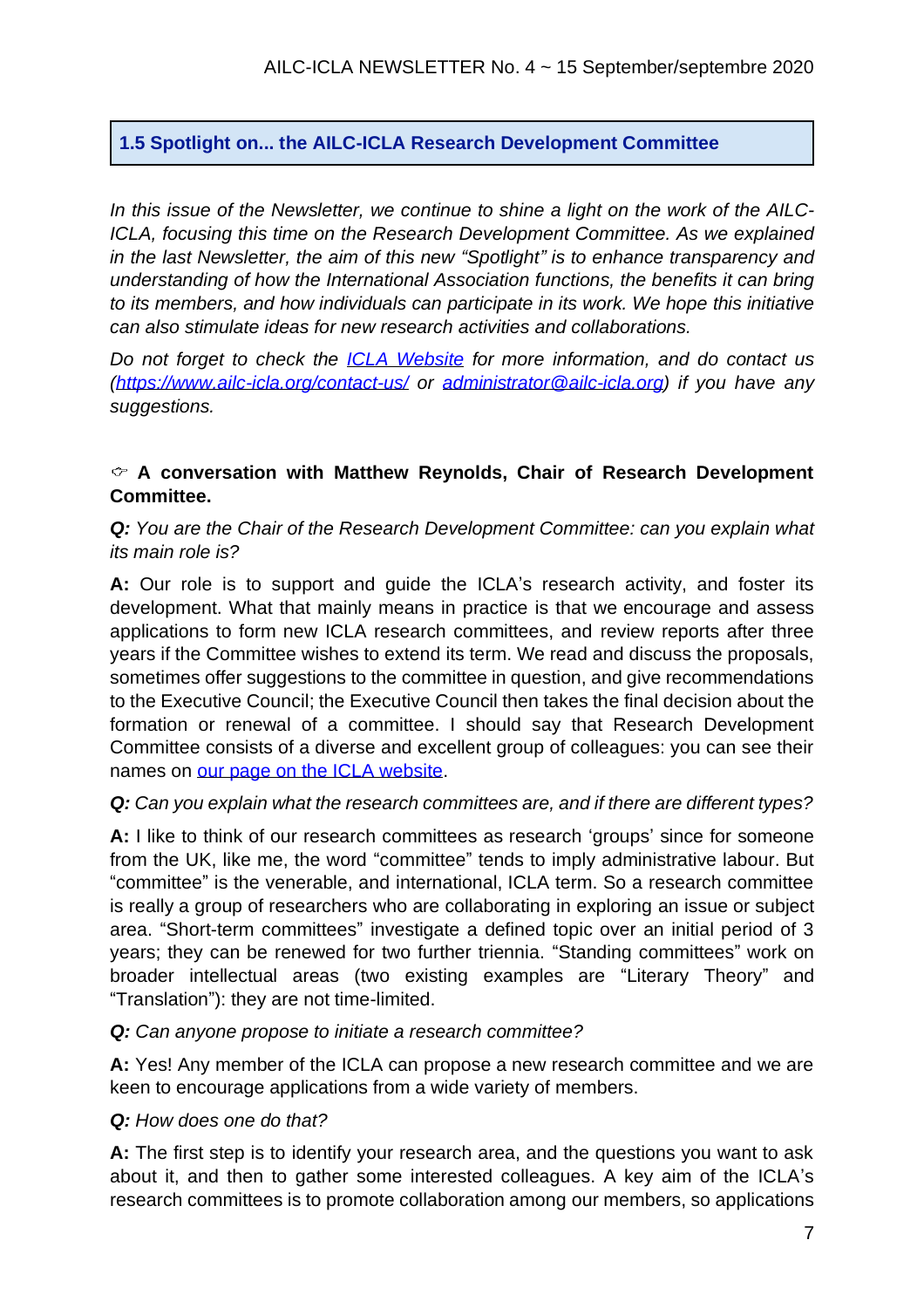must come from groups rather than individuals. A short-term committee will typically have six or more founder-members and a standing committee will typically have twelve; early career academics must also be involved from the beginning. The full details can be found on [our Committee's page on the website.](https://www.ailc-icla.org/research-development-committee/) If you would like advice, by all means write to me: [matthew.reynolds@ell.ox.ac.uk;](mailto:matthew.reynolds@ell.ox.ac.uk) if you have an idea for a research committee but have not yet found enough collaborators you are welcome to seek interested colleagues through this newsletter.

# *Q: How does the ICLA support its research committees, and what are the advantages of instituting a research committee under the aegis of the ICLA?*

**A:** I think the main thing is the fantastic network of potential collaborators that the ICLA offers its members: research committees can reach out to them through the website, the newsletter, and through the triennial convention and other meetings. Committees may be able to apply for some financial support (the exact nature of that is currently under review); there is also of course considerable prestige attached to the ICLA name.

### *Q: What expectations does the ICLA have of its research committees?*

**A:** I think it's really important that ICLA members feel they can get involved with and benefit from the work of all our research committees – so research committees need to make it clear how ICLA members can join them, and they need to have ways of disseminating news of their activities through the website and other channels. Research committees may pursue their research through annual meetings, online discussion and collaboration, or other means; they may publish their work in books, special issues of journals, or other forms; and they have to provide annual reports to the Executive Council. Above all – of course – we want to support our committees in pursuing excellent research.

### *Q: Are there areas of research in which you are especially keen to encourage new research committees?*

**A:** Research Development Committee especially encourages applications that address key research questions in comparative literature today and/or help fill gaps in the areas covered by existing committees, such as: digital humanities, race and ethnicity studies, cultural and social studies, geocriticism and ecocriticism, and postcolonial and world literature studies. You can find the list of current committees on the [ICLA Webpage](https://www.ailc-icla.org/) (under the "Organization" menu) – if you see a gap, by all means get in touch so we can see about filling it...

*Professor Matthew Reynolds, many thanks for explaining about the role of Research Development Committee and encouraging members to get involved!*

*Full information on Research Development Committee is available at [https://www.ailc](https://www.ailc-icla.org/research-development-committee)[icla.org/research-development-committee](https://www.ailc-icla.org/research-development-committee)*/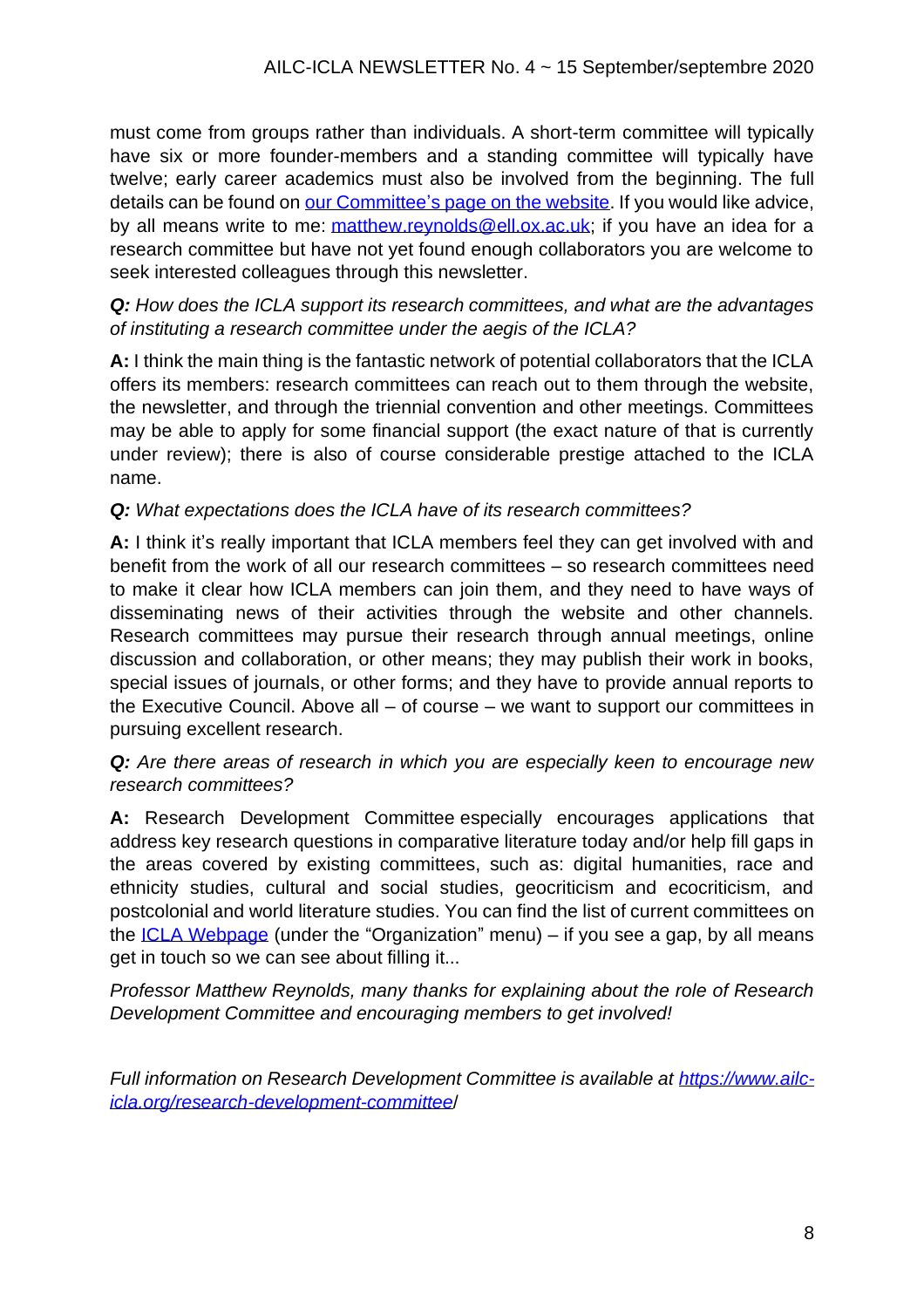# **1.6 Publications**

### *Recherche littéraire/Literary Research*

*Recherche littéraire/Literary Research* – the annual state-of-the-art journal of the International Comparative Literature Association – invites colleagues from all over the world to suggest books for review, or to volunteer a review of a book of their choice.

Please feel free to contact the Editor of *RL/LR*, Professor Marc Maufort, on [mmaufort@ulb.ac.be.](mailto:mmaufort@ulb.ac.be)

Past issues of *RL/LR* are available for free download at: [https://www.ailc](https://www.ailc-icla.org/literary-research/)[icla.org/literary-research/.](https://www.ailc-icla.org/literary-research/)

### **1.7 Prizes and Awards**

### **The Anna Balakian Prize**

The next Anna Balakian Prize will be presented at the Triennial Congress of the ICLA to be held in Tbilisi, Georgia 25-30 July, 2022.

The prize rewards an exceptional first monograph in the field of comparative literary studies, written by a single author who has not attained the age of 40 years.

For the period 2019 to 2022, the jury will consist of the following members:

1. Prof. E.V. Ramakrishnan, Chair [evrama51@gmail.com](mailto:evrama51@gmail.com)

E.V. Ramakrishnan is a bilingual poet, critic and translator with several books in the areas of comparative literature studies, postcolonial studies and translation studies. He is Professor Emeritus of Language, Literature and Culture Studies at Central University of Gujarat, Gandhinagar, India. He is a Vice-President of ICLA.

2. Prof. Lawrence Wang-chi, Member [lwcwong@cuhk.edu.hk](mailto:lwcwong@cuhk.edu.hk)

Prof. Lawrence Wang-chi is Chair and Professor of Humanities, Department of Translation, the Chinese University of Hong Kong. He is also concurrently the Director of the Research Centre for Translation. He is the Executive Director of *Renditions,* and chief editor of *Journal for Translation Studies* and *Studies in Translation History.*

3. Prof. Mads Rosendahl Thomsen, Member

### [litmrt@cc.au.dk](mailto:litmrt@cc.au.dk)

Mads Rosendahl Thomsen is Professor of Comparative Literature at Aarhus University, Denmark. He is the author of *Mapping World Literature* (2008), *The New Human in Literature* (2013), a co-author with Stephan Helgesson of *Literature and the World* (2019) and the editor of several books including *World*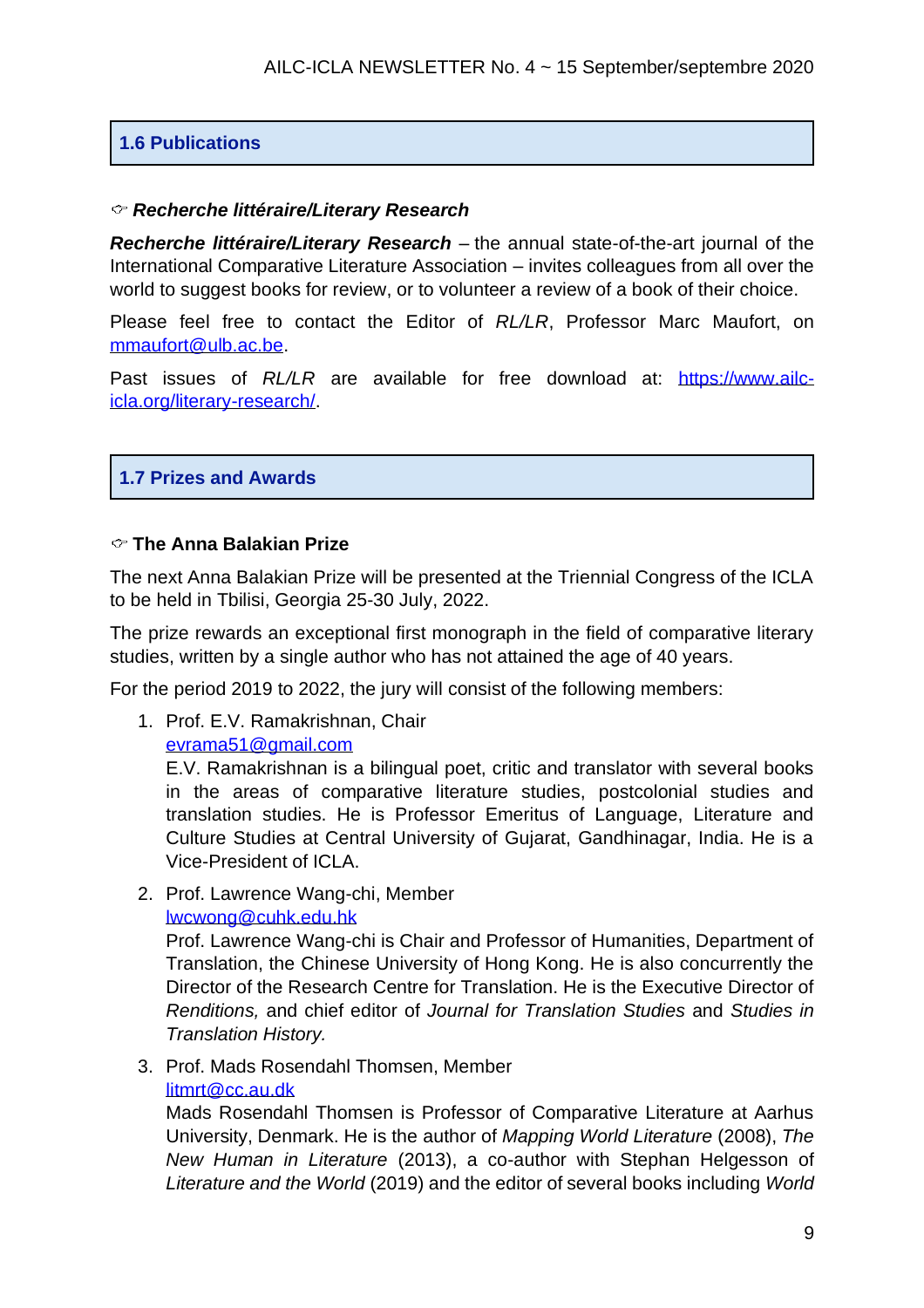*Literature: A Reader* (2012), and *The Bloomsbury Handbook of Posthumanism*  (2020). He is a member of the Executive Council of ICLA.

Please note that books/monographs published **between January, 2019 and December, 2021** will be eligible for the 2022 Prize.

The last date for receiving the entries will be **31 January, 2022.** 

**Interested candidates are requested to send an email to the Chair of the Jury before despatching the book/monograph.** The Prize will be announced by the first week of May, 2022.

For more details of the Prize please see the Balakian Prize page of the AILC-ICLA website at [https://www.ailc-icla.org/balakian-prize/.](https://www.ailc-icla.org/balakian-prize/)



*Shigemi Inaga remembers Professor Tôru Haga.*



# **In memoriam: Tôru Haga (1931–2020) Former Vice President, AILC-ICLA**

Tôru Haga, former Vice-President of the AILC-ICLA and the Chair of the Organizing Committee of the ICLA's '91 Congress in Tokyo, passed away on the 20th of February this year. ICLA veterans of the Board will remember Professor Haga as a rare Japanese intellectual who did not hesitate to speak out whenever the occasion arose, without any hint of the typical Japanese reservation or discretion.

Born in 1931, in Yamagata, in the northern mountainous region of Japan, he moved to Tokyo in 1941. Haga was one of the first students admitted to the newly opened Department of General Education in 1950. He remained affiliated with his alma mater, the Komaba campus of the University of Tokyo, until his retirement in 1992, having served as the Chair of the Graduate Course of Comparative Literature & Culture there.

Travelling to Europe with a scholarship from the French Government, young Haga met painters and artists of his generation, making friends with Toshimitsu Imai, Hisao Dômoto, Jean-Paul Riopelle, Sam Francis. Etc., it was Georges Duthuit who initiated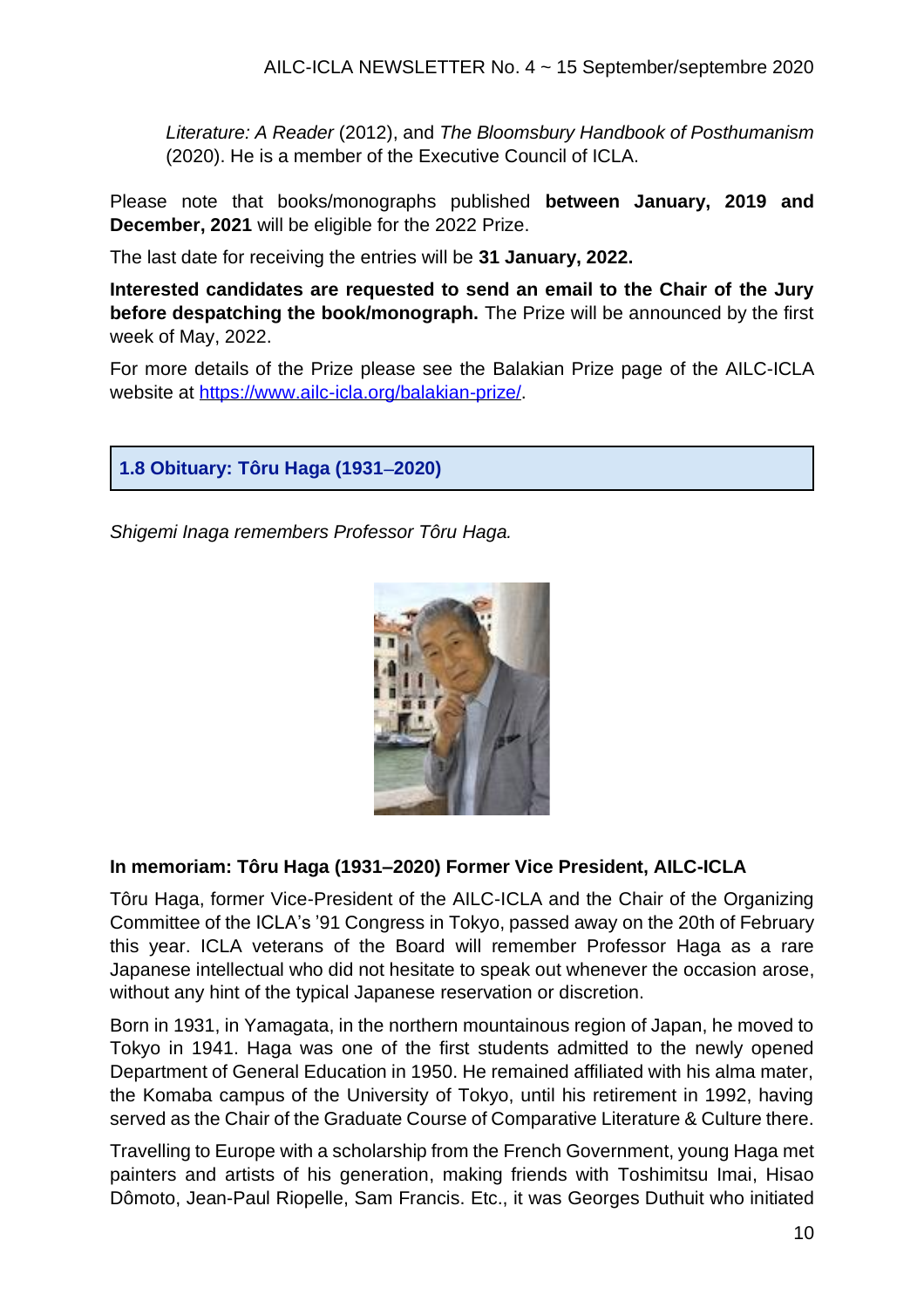Haga into the Parisian avant-garde art circle in the late 50s. The Group *Gutai* owes its international reputation to Haga's *Continuité et Avang-garde au Japon* (1961), coauthored with Michel Tapié.

Returning to Japan, Haga developed his studies on the early Japanese diplomatic missions of the second half of the 19th Century. He superimposed his own experiences in Europe onto the travel accounts left by the early Japanese diplomats, reviving with every case the sense of surprise that the mission members had experienced at their own unprecedented cross-cultural encounters with the West. Upon his visit to the USA in the early 1970s, Haga made further investigations into the cultural history of 18th Century Japan. He discovered Yosa Buson in Princeton. In opposition to the then dominant Marxist interpretation of the Edo period (1615-1867) as a feudalistic backward society, Haga remarked on the exceptional cultural florescence and artistic exuberance of 18th Century Japan, which he named "Pax tokugawana". Interested in the crossroads of Japanese Rococo and its reopening to the West, from the Meiji revolution/restoration in 1867, Haga also surveyed the travel diary of Watanabe Kazan, one of the first painters learning Western techniques. Nor can we ignore his pioneering research on the Iwakura mission to the United States and to Europe (1871-73).

One of the merits of Tôru Haga's endeavor consists in appreciating "non-literary" texts and images as invaluable resources for the studies of Comparative Literature and Culture. Another merit lies in the fact that he was capable of situating these "things Japanese" within the wider perspective of Global Cultural History. Haga was on friendly terms with Fernand Braudel as well as Philippe Aries and his wife, particularly during his second long stay in the USA, this time in Washington DC.

Poetry and painting remained Haga's privileged points of reference. His PhD thesis, finally completed in his early 50s, *The Domain of the Painting* (1984), with the subtitle of "Comparative Cultural Studies in Modernizing Japan", was awarded the prestigious Osaragi Jirô Prize, consolidating his position as a leading academic writer. Another huge book, *Le Japon Artistique: Resonating Images and Texts* (2010), is "a Symphony", as he put it, in which he freely and tactfully associates Japanese intellectuals with such contemporary *hommes de lettres* as J.J. Rousseau, Voltaire, Thomas Jefferson, etc. His anthology of Japanese poetry, *To the Forest of Poetry and Song* (2012), originally published serially in a leading newspaper, with its fine and supple readings of the selected pieces, remains the best initiation to the genre. This seems to have led him to be named "invited Poet Laureate" of the New Year's poetry celebration at the Imperial Household.

In his final years, after retiring as President of the Kyoto University of Art and Design, as Director of the Okazaki City Museum of Art, and finally, as Director of the Shizuoka Prefectural Museum of Art, Haga produced two more books: *Cherry Blossom Spring: Sources and Lineage* (2018) and *The Texts of the Diplomats* (2020, posthumous publication). Many of his papers and essays, written in Japanese, English, and French – his poetic prose drew admiration even among native speakers – remain to be collected and (re-)published in book form.

A staunch enemy of "theory" Tôru Haga believed in his poetic intuition and was faithful to his own sensibility throughout his life. This was the passport for his cultural diplomacy world-wide. As a convinced nationalist, he enjoyed beautiful friendships with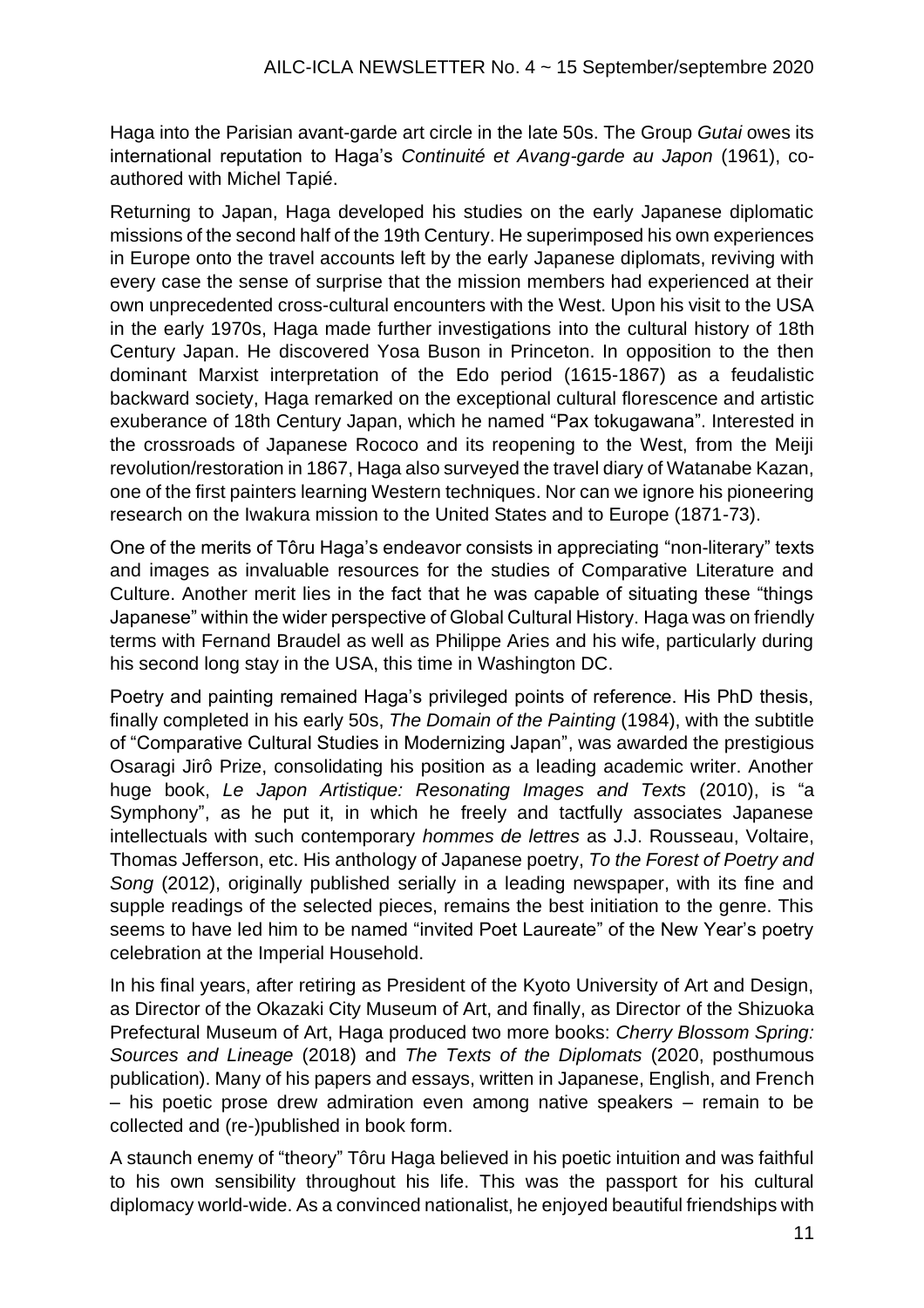many colleagues from both Korea and China, as well as from the West. He organized the first ICLA conference in Asia, was actively involved in the Association, and helped bring about successful congresses in Pretoria, Hong Kong, Beijing, and Seoul. Those who were acquainted with him both in his native land and abroad regret that the happy chatting and learned conversation of the sort Haga-san spontaneously promoted will never be possible again.

He was indeed an inhabitant sent from the Cherry Blossom Spring.

# **2. News from our Members**

**2.1 Calls for Papers, conferences and seminar participation**

### **Upcoming conference:** *Transmedial Turn? Potentials, Problems and Points to Consider***, University of Tartu, Estonia, 8–11 December 2020**

We are happy to invite you to participate in the conference "Transmedial turn?" – the second conference in a series of academic gatherings dedicated to the study of intersemiotic processes in culture. The conference is still going to take place on 8-11 December 2020. However, with everyone's safety as our highest priority and not being able to predict what the autumn will bring in regard to the Covid-19 pandemic, we are now heading towards an online conference. As the title of the conference indicates, the central topic of inquiry is the cultural shift from logocentric to increasingly intersemiotic, intermedial and transmedial processes and its impact on disciplines that study textual transfers, relations between semiotic systems or media, and new media practices. We foreground the notion "transmedia" – with its prefix trans- meaning "across", "beyond", "through" – to highlight the ubiquity of processes and phenomena of media crossovers. The conference aims at bringing together scholars from disciplines interested in textual transfers across languages, genres and media, among them Translation Studies, Semiotics, and Adaptation Studies, and to promote a more complex understanding of the transmedial processes and phenomena in culture, particularly of the diverse and novel theoretical perspectives, concepts and methods used in various disciplines for approaching these processes and phenomena.

For further information:<https://transmedia.ut.ee/avaleht>

### **Call for Papers:** *Imagining inclusive communities in European culture***, European Society of Comparative Literature (ESCL/SELC), 9th Congress, Rome, 6-10 September 2021**

**~**

20th-century criticism and theory have acquainted us with the ability of fictional narratives to build or strengthen the identity of nations and classes, often at the expense of other communities. Investigations of the ideological significance of fiction as a tool for social cohesion have insistently stressed its tendency to exclude, debase or misrepresent other groups. A question that has been posed less often is, however,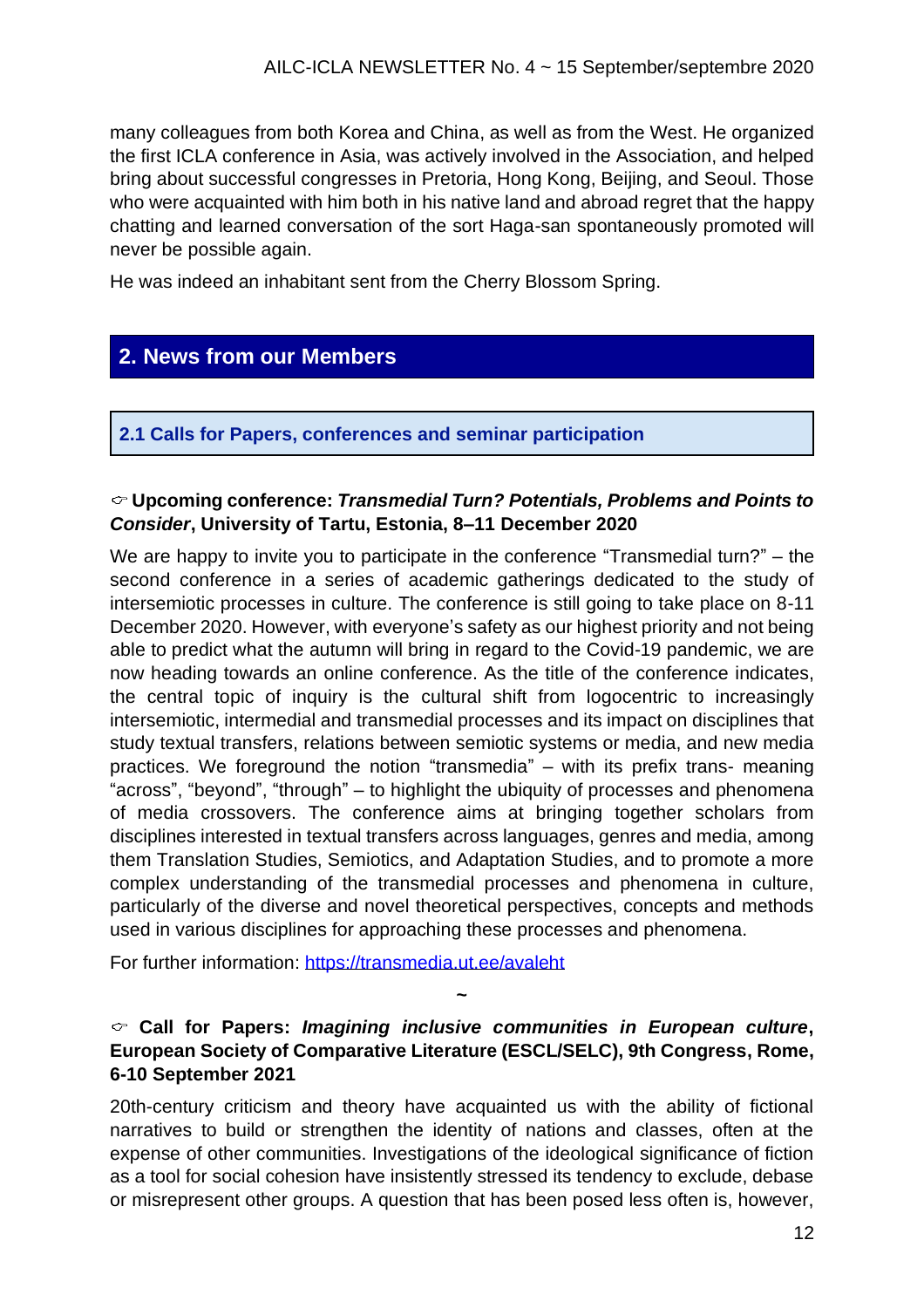how narrative works manage to build inclusive communities. This question seems of great relevance in relation to the modern period, especially to early modern cultural cosmopolitanism (the "republic of letters"), the universalism of the Enlightenment (with its focus on the nature of man), the construction of "imagined communities" in European nation-states, and the scepticism of nationalist ideologies that has marked significant strains of both modernist and post-modern narrative culture. In recent years, moreover, given the ethical and political issues raised by transnational migrations and globalization, the power of fiction as a tool to question or broaden community boundaries has become more and more significant. And it is likely that it will become all the more so in light of recent social and political developments, such as the resurgence of nationalism in the shape of "sovereignism" and protectionist policies, and the crisis of Europe, both as an idea and as a system of institutions.

The concept of inclusiveness is especially relevant today not only in terms of nation and class, but also of race and gender, while strategies of inclusiveness are being explored in various domains, including translation studies, and applied to all kinds of texts (see for example gender-inclusive Bible translations). The concept of crisis translation, widely investigated today, is also relevant in that it relates to how translation and translations, in periods and areas of political and humanitarian crises, mediate between peoples and individuals belonging to different cultural and linguistic communities.

The aim of this conference is to invite reflections on narrative as a tool for the creation of inclusive communities in European culture, with a focus on a broad range of media (literature, both fictional and non-fictional, including translated literature, films, TV series, graphic novels, videogames) and on all periods, from classical antiquity – in which the grounds for communal thinking were established – to the present day, marked by radical attempts to renegotiate communal identities. We invite, moreover, papers and panels on the part played by criticism, theory, and historiography in envisioning inclusive communities and on the role of translation and circulation of narrative works in Europe. We encourage both narratological readings that highlight the formal language of community-building and political and ideological investigations, comparative or focused on specific contexts.

All papers will be included in sessions with four presenters each, so plan to present on your topic for no more than 20 minutes, inclusive of any audio or visual materials.

Please submit 300-words abstracts together with a short biography, institutional affiliation (where relevant), and contact details by **30th September 2020** at [escl2021.lcm@uniroma1.it](mailto:escl2021.lcm@uniroma1.it) and [escl2021.dseai@uniroma1.it.](mailto:escl2021.dseai@uniroma1.it)

**Panel submissions** are welcome. The deadline for complete panel proposals, including a short biography, institutional affiliation (where relevant), and contact details, is **15th September 2020***.* Proposals should be sent to [escl2021.lcm@uniroma1.it](mailto:escl2021.dseai@uniroma1.it) and [escl2021.dseai@uniroma1.it.](mailto:escl2021.dseai@uniroma1.it)

Acceptance decisions will be notified by **15th January 2021**.

**For further information:** https://www.esclselc2021-sapienza-uniroma1.org/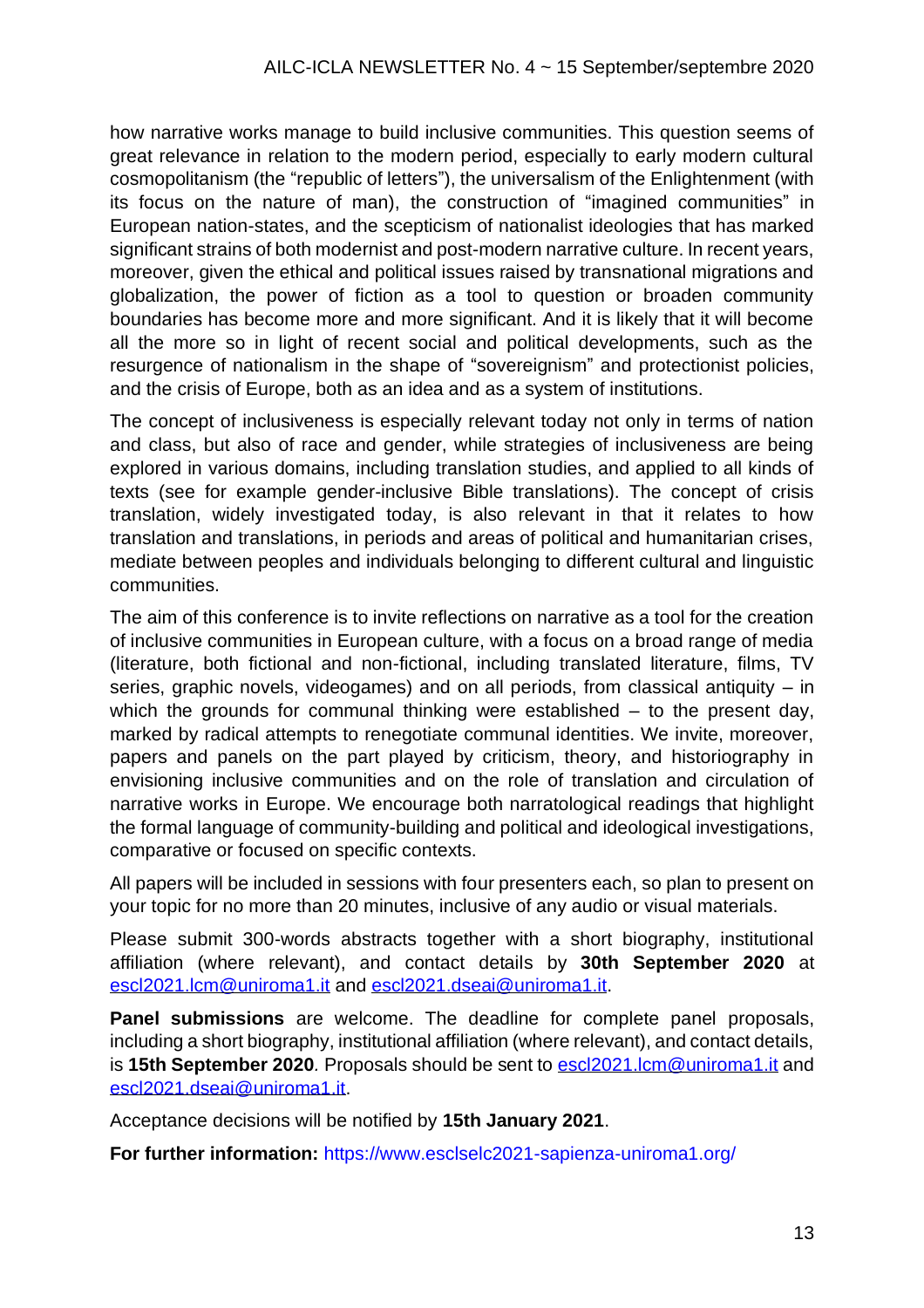# **2.2 Publications: Calls for contributions and recently published**

### **Call for contributions: 'Covid-19 and a Reality in Flux: Multidisciplinary Responses',** *Cairo Studies in English* **(June 2021), ed. by Maha El Said, Sahar Elmougy, Walid El Hamamsy**

*Cairo Studies* is a bi-annual online academic journal published by the English Department, Cairo University (EDCU). **Information on the journal:** <https://cse.journals.ekb.eg/>

Two decades into the twenty-first century, the onset of the Covid-19 pandemic is a reality-changing experience that has taken the world by surprise. Within the span of a few months, it has already started to impact almost every aspect of our lives, from education to work, travel to food, finance to the environment, and – most importantly – family life and human relations, to name a few. It is suddenly reshaping our visions on a wide array of issues, ranging from quotidian reality to political systems. In its aftermath, many of us are finding ourselves faced with a set of old questions we thought we had gone far beyond, or new ones we thought we would never ask. In essence, we find ourselves faced with very basic questions about ourselves and the universe. Most attention to the pandemic has so far focused on economic and practical issues, leaving aside more pressing concerns that we as scholars in the Humanities and Social Sciences believe should occupy center stage, given their impact on our existence as human beings. This issue of *Cairo Studies in English* invites scholars to contribute theoretical and analytical articles from various disciplines documenting this unique moment in human history as well as envisioning new conceptions of the future.

Submissions will be considered ONLY through:<https://cse.journals.ekb.eg/>

Submission guidelines:<https://cse.journals.ekb.eg/journal/authors.note>

For queries, email: CSE.Covid2021@gmail.com

Deadline for submissions: **31 October 2020** 

### **Call for contributions:** *Colloquia Comparativa Litterarum***, Yearbook of Sofia University St Kliment Ohridski, Bulgaria.**

~

*Colloquia Comparativa Litterarum* publishes studies in Comparative literature with an emphasis on European literatures, in particular on Balkan issues, and mainly regarding the period from the 18th century onward. This journal provides immediate open access to its content. Double blind peer-reviewed selection.

Leading theme of the 2021 issue: THE SOLITARY WALKER – INTROSPECTION AND REVOLT. Papers and book-reviews for the journal's upcoming issue will be accepted **until 31 January 2021**. Please, send your submissions in English, French or Bulgarian by email to [ColloquiaCL@gmail.com.](mailto:ColloquiaCL@gmail.com)

For more information:<https://ejournal.uni-sofia.bg/index.php/Colloquia>

<https://ejournal.uni-sofia.bg/index.php/Colloquia/about/submissions#authorGuidelines>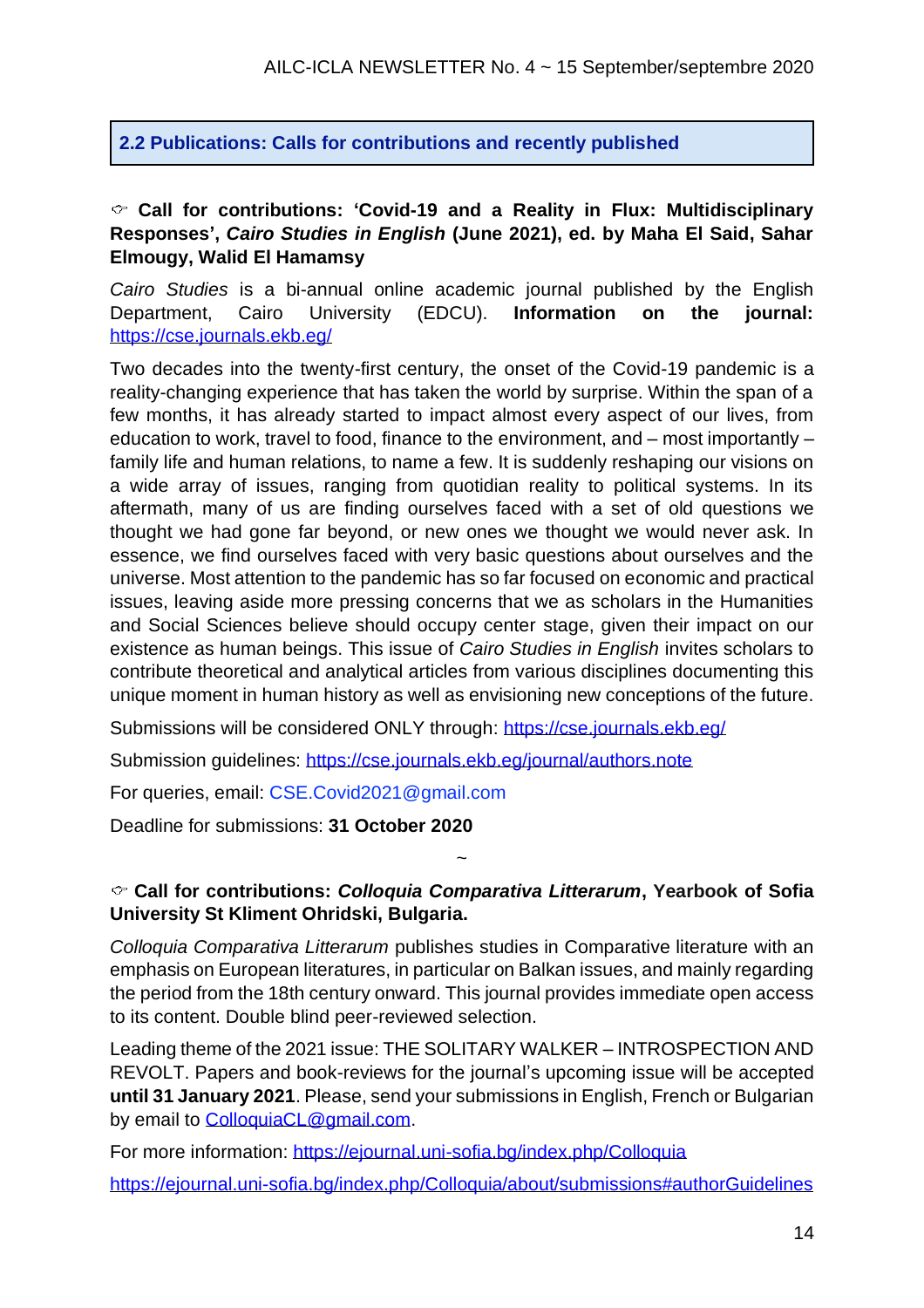# ~ **Just published: Frank England,** *Fictions of God* **(Pickwick Publications, 2020)**

Fiction and theology share an attempt to articulate what it means to be human. They both include narrative accounts of virtue and vice, moral worth and moral failure. Through the themes of courtesy, brutality, silence, sound, and divine absence, the sacred nature and character of being human is explored in novels by Anita Brookner, Chuck Palahniuk, Anne Michaels, Richard Powers, and Iris Murdoch.

### **Just published: Waleed F. Mahdi,** *Arab Americans in Film: From Hollywood and Egyptian Stereotypes to Self-Representation* **(Syracuse University Press, 2020)**

~

It comes as little surprise that Hollywood films have traditionally stereotyped Arab Americans, but how are Arab Americans portrayed in Arab films, and just as importantly, how are they portrayed in the works of Arab American filmmakers themselves? In this innovative volume, Mahdi offers a comparative analysis of three cinemas, yielding rich insights on the layers of representation and the ways in which those representations are challenged and disrupted. Hollywood films have fostered reductive imagery of Arab Americans since the 1970s as either a national security threat or a foreign policy concern, while Egyptian filmmakers have used polarizing images of Arab Americans since the 1990s to convey their nationalist critiques of the United States. Both portrayals are rooted in anxieties around globalization, migration, and US-Arab geopolitics. In contrast, Arab American cinema provides a more complex, realistic, and fluid representation of Arab American citizenship and the nuances of a transnational identity. Exploring a wide variety of films from each cinematic site, Mahdi traces the competing narratives of Arab American belonging – how and why they vary, and what's at stake in their circulation.

For more information: [https://press.syr.edu/supressbooks/2977/arab-americans-in](https://press.syr.edu/supressbooks/2977/arab-americans-in-film/)[film/](https://press.syr.edu/supressbooks/2977/arab-americans-in-film/)

An interview about the book: [https://syracusepress.wordpress.com/2020/05/20/waled](https://syracusepress.wordpress.com/2020/05/20/waled-mahdi-on-arab-americans-in-film/)[mahdi-on-arab-americans-in-film/](https://syracusepress.wordpress.com/2020/05/20/waled-mahdi-on-arab-americans-in-film/)

~

### **Just published: "Current State of Literary Theory, Research and Criticism, (Non-'Centric') National Cultures",** *Interlitteraria* **(Journal of the Estonian Association of Comparative Literature), Vol. 25 No. 1 (2020)**

At the last International Conference of the Estonian Association for Comparative Literature, under the title "Current State of Literary Theory, Research and Criticism in (Non-'Centric') National Cultures" (University of Tartu, September/October 2019) not only did we welcome cultural scholars from the Baltic countries, Poland, Albania, Slovakia, Russia, etc., but we felt equally delighted by the presence of literary and cultural researchers from "centers". Thus, a group of young scholars representing Lebanon, Hong Kong and India arrived from Paris. Among the participants there were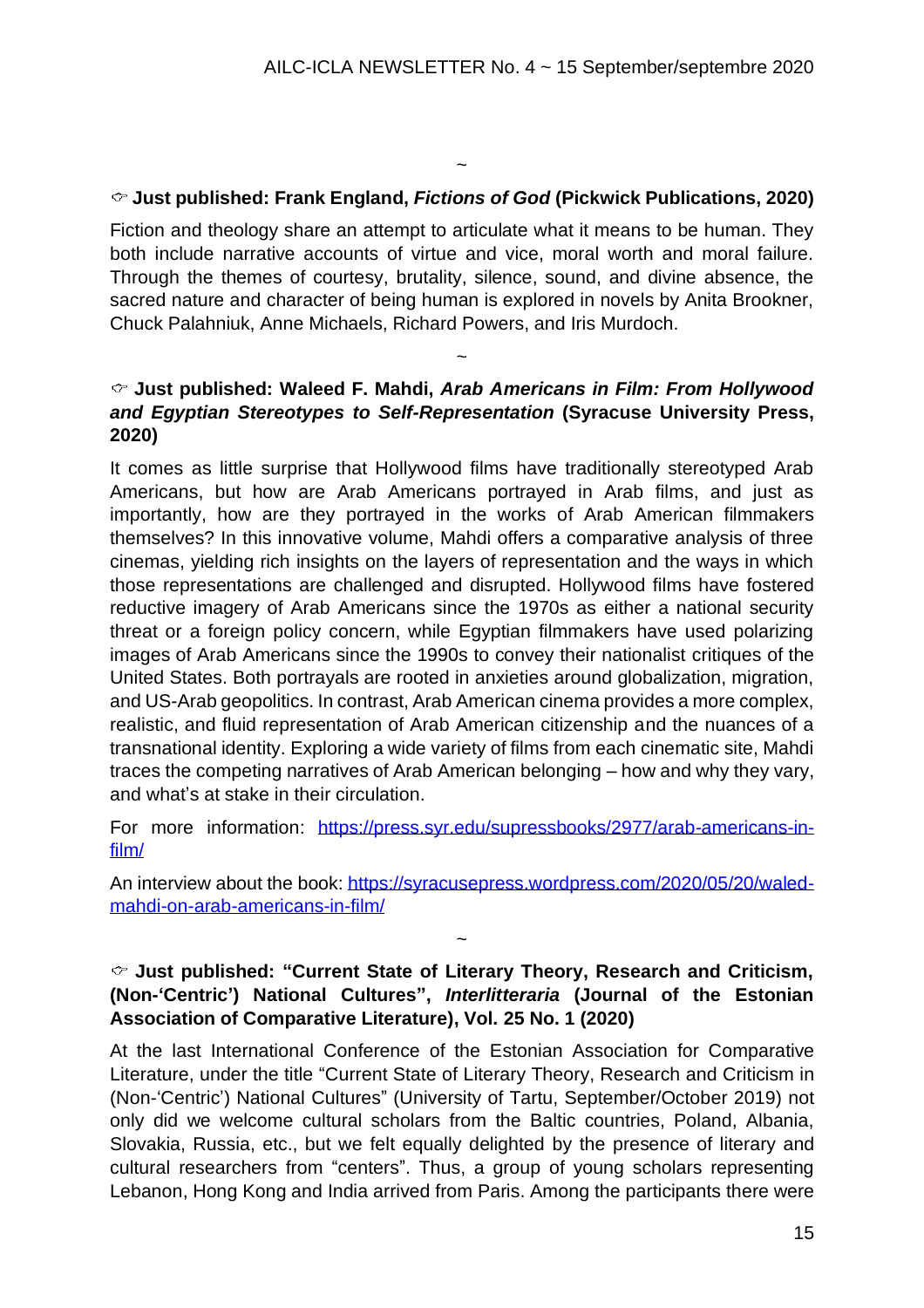also a number of our long-time colleagues representing scholars from the Western "centers" who are interested in smaller cultures as well as in intellectual currents that do not fit so well in the mainstream, demonstrating once again that the "centers" themselves are seldom homogeneous.

For further information and to access the current issue**:**  <https://ojs.utlib.ee/index.php/IL/issue/current>

### **Just published: Jüri Talvet,** *Ten Letters to Montaigne. "Self" and "Other"* **(Guernica Editions, 2019), translated from the Estonian by the author and H. L. Hix**

 $\sim$ 

Socrates looked expectantly to the afterlife, when he would be able to converse with the wisest of the honored dead. Jüri Talvet has elected not to wait, but instead to begin his conversations with the wise in this life. In these ten letters, Talvet has entered into conversation with one of those wise predecessors, Michel de Montaigne.

Talvet's ruminations place contemporary issues into a long historical perspective, and a rich literary context. These letters offer an uncompromising critique of current global tendencies, but Talvet's critique is matched by  $-$  or perhaps it is  $-$  a vision of hope.

For further information: <https://www.guernicaeditions.com/title/9781771834704>

### **Just published: Jüri Talvet,** *Critical Essays on World Literature, Comparative Literature and the "Other"* **(Cambridge Scholars Publishing, 2019)**

~

The book offers coherent theoretical treatment of the conceptions of "World Literature" and "Comparative Literature", in parallel with their practical application to the research of different literary phenomena (Renaissance and Baroque creativity, literary canons, philosophy of translation, etc.), especially, as viewed from the point of view of the "other" – "peripheral" (minor, minority) national(-linguistic) cultures. Envisaging womankind's historical liberation and a budding "comparative world sensibility" has been seen as one of the greatest merits of European "creative humanists". To explain the deep sources of creativity and image authenticity, the notions of the (aesthetic) "infra-other" and (philosophical) "transgeniality" have been introduced. The proposed aim would be to transcend monologues of ideological-cultural "centres", as well as formalistic and sociological trends in cultural and literary research and teaching. The book advocates a plurality of creative dialogues and a mutually enriching symbiotic relationship between "centres" and "peripheries".

For further information: [https://cambridgescholars.com/critical-essays-on-world](https://cambridgescholars.com/critical-essays-on-world-literature-comparative-literature-and-the-other)[literature-comparative-literature-and-the-other](https://cambridgescholars.com/critical-essays-on-world-literature-comparative-literature-and-the-other)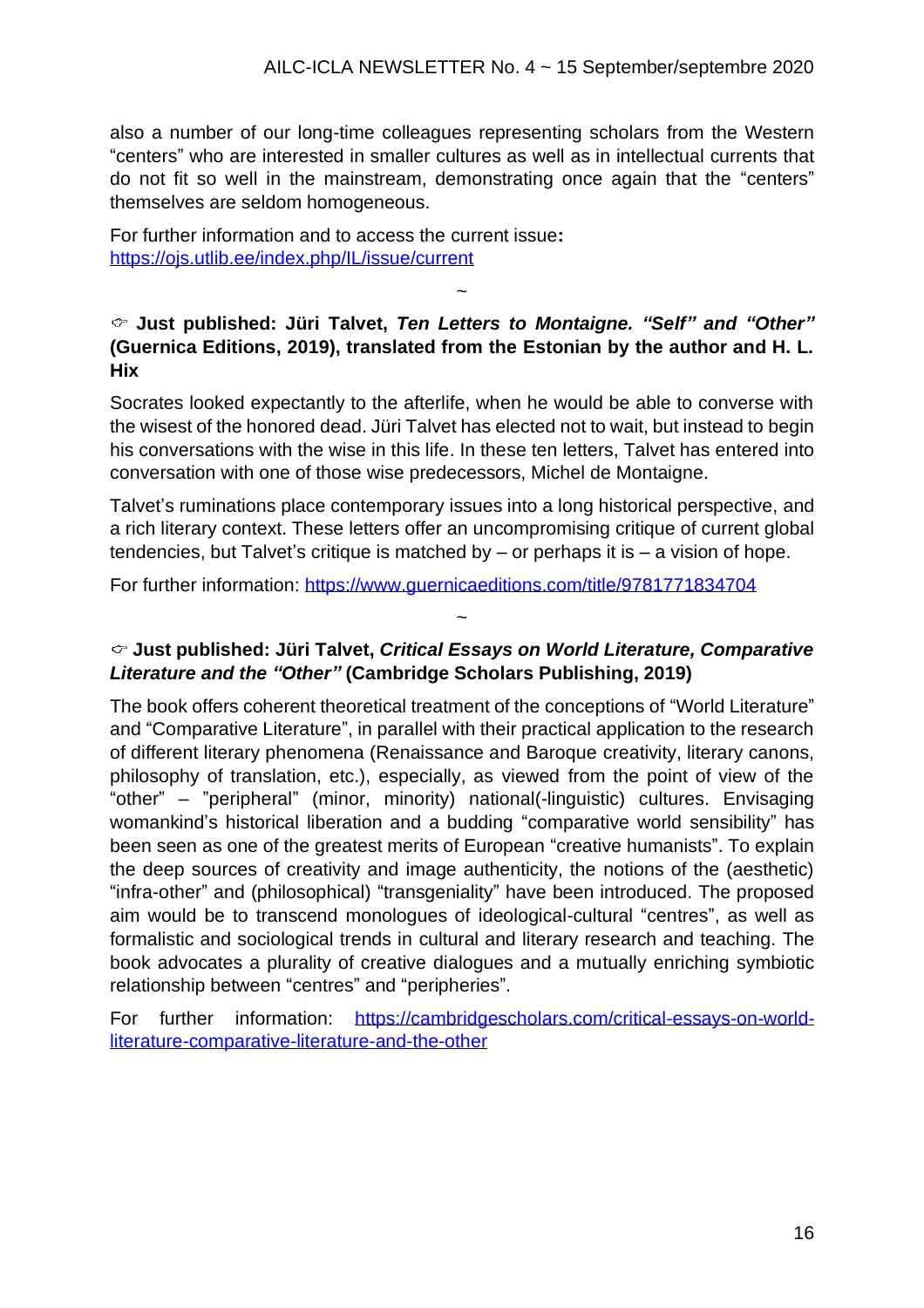### **2.3 Research Centre**

### **New Research Centre: Centre for Comparative Literature, Goldsmiths, University of London**

We are delighted to announce the launch of the new Research Centre for Comparative Literature at Goldsmiths, University of London.

Directed by Professor Lucia Boldrini, with Professor Clare Finburgh-Delijani and Professor Marie-Claude Canova-Green as Deputy Directors, this interdepartmental Centre is affiliated to the Department of English & Comparative Literature (soon to be renamed English & Creative Writing) and the Department of Theatre and Performance.

The Centre (CCL) draws on the extensive range of interests by its members and an established tradition of teaching and researching literary, visual, cultural and performance texts from all areas of the world and in many different languages. As well as a PhD in Comparative Literature, the graduate programmes affiliated to the Centre include MAs in Literary Studies (with a pathway in Comparative Literature and Criticism), in Translation and in World Theatres.

Working closely with the Centre for Caribbean and Diaspora Studies, the Centre for Philosophy and Critical Thought, the Decadence Research Centre and the Writers' Centre, as well as with local theatres (such as our partner the Gate Theatre), cultural associations, museums and galleries in the UK and other countries, the CCL aims to promote innovative research in and on the theory, practice and history of comparative literature, world literature(s) and theatre, reception of the classics, multilingualism, translation, intercultural theatre, and creative writing.

The CCL will host workshops, seminars, conferences and public lectures, including an Annual Lecture, to address matters of interest to comparative literature in its broadest sense. We are delighted that Marina Warner has agreed to deliver our inaugural lecture.

All events and activities prioritize diversity and inclusivity, which is central to our ethos. We pay special attention to the support of graduate students and early-career researchers.

For more details see [https://www.gold.ac.uk/ccl/.](https://www.gold.ac.uk/ccl/)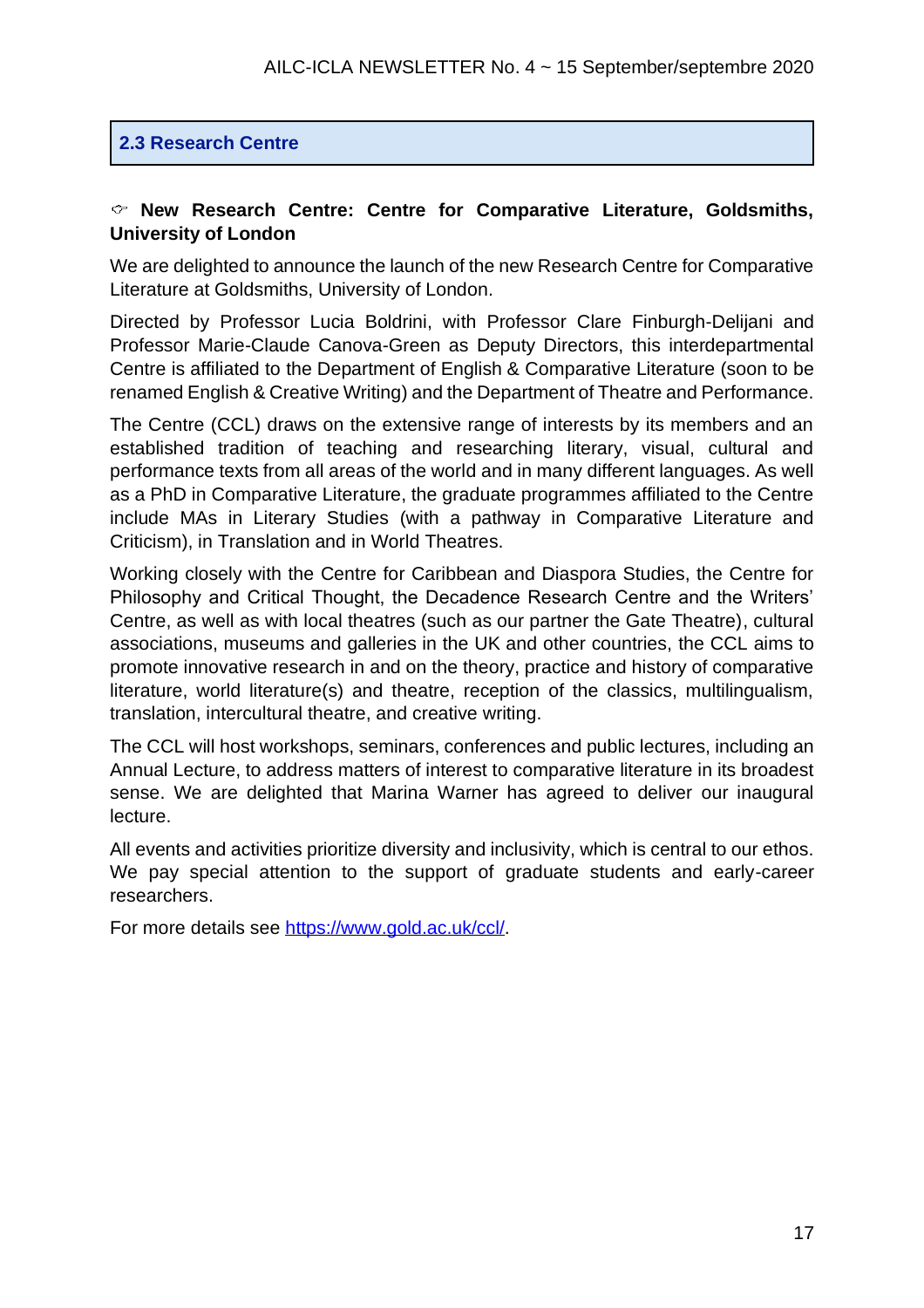# **1. Annonces de l'AILC- ICLA**

### **1.1 Un message de notre Présidente**

Chers Membres de la communauté AILC-ICLA,

Alors que nous poursuivons notre travail d'enseignants et de chercheurs en 2020, nous le faisons clairement dans une période d'incertitude – et souvent de nouvelles décourageantes. La pandémie montre peu de signes de recul, du moins ici aux États-Unis, et le besoin urgent d'éradiquer le racisme systémique, souvent violent, persiste. De plus, septembre a confirmé une contraction du marché des postes d'enseignants universitaires et une prise de conscience accrue de la précarité financière de nos collèges et universités. Pourtant, ces défis n'ont pas conduit à la résignation. Au contraire. Si nous pouvons en juger à partir de notre Bulletin actuel, ainsi que des conversations quotidiennes, des e-mails, des webinaires et des blogs, ces incertitudes croissantes ont plus souvent conduit à une action transformatrice.

En plus des nouveaux livres, articles, traductions, événements médiatiques remarquables et innovations technologiques pour l'enseignement souvent inattendues, il existe de nouvelles collaborations pour la recherche et la discussion, parfois même de nouvelles unités administratives (comme le nouveau Centre de Recherche de Littérature Comparée à Goldsmiths, Université de Londres). Nous voyons également des exemples de professeurs, de départements – et parfois d'universités – qui participent à des projets d'enseignement et de recherche entre les diverses disciplines, et au-delà de l'université elle-même. S'engager avec les populations locales défavorisées, s'associer à des groupes promouvant la justice sociale, et établir des partenariats avec des musées et des théâtres locaux pour renforcer les arts – tous ces acteurs élargissent l'imagination de notre recherche, tout en amplifiant la prise de conscience de ce que les sciences humaines peuvent être.

À l'AILC-ICLA, nous sommes impatients d'apporter notre soutien en partageant des informations sur les événements à venir et en offrant de nouvelles opportunités collaborations. Vous trouverez énumérés dans les pages suivantes de nombreux événements parrainés par nos membres. Deux colloques parrainés par l'AILC-ICLA sont également à l'horizon. L'un est destiné aux chercheurs en début de carrière, et il est prévue pour juin 2021 : un colloque en ligne axé sur l'édition littéraire [\(https://globalpublishing.princeton.edu\)](https://globalpublishing.princeton.edu/). En juillet 2022, nous attendons avec impatience notre congrès triennal AILC-ICLA à Tbilissi, en Géorgie, un rassemblement qui, nous l'espérons, attirera des comparatistes du monde entier.

Dans ce numéro de notre Bulletin, nous invitons également nos membres à envisager de collaborer avec un des comités de recherche de l'AILC-ICLA – ou à en proposer un nouveau. Veuillez jeter un œil à la section « Braquer les projecteurs sur… » de ce bulletin dans laquelle le Président du Comité de Recherche et de Projets, le Professeur Matthew Reynolds, explique les façons dont vous pouvez participer. Comme il le mentionne, il existe un certain nombre de domaines dans lesquels de nouveaux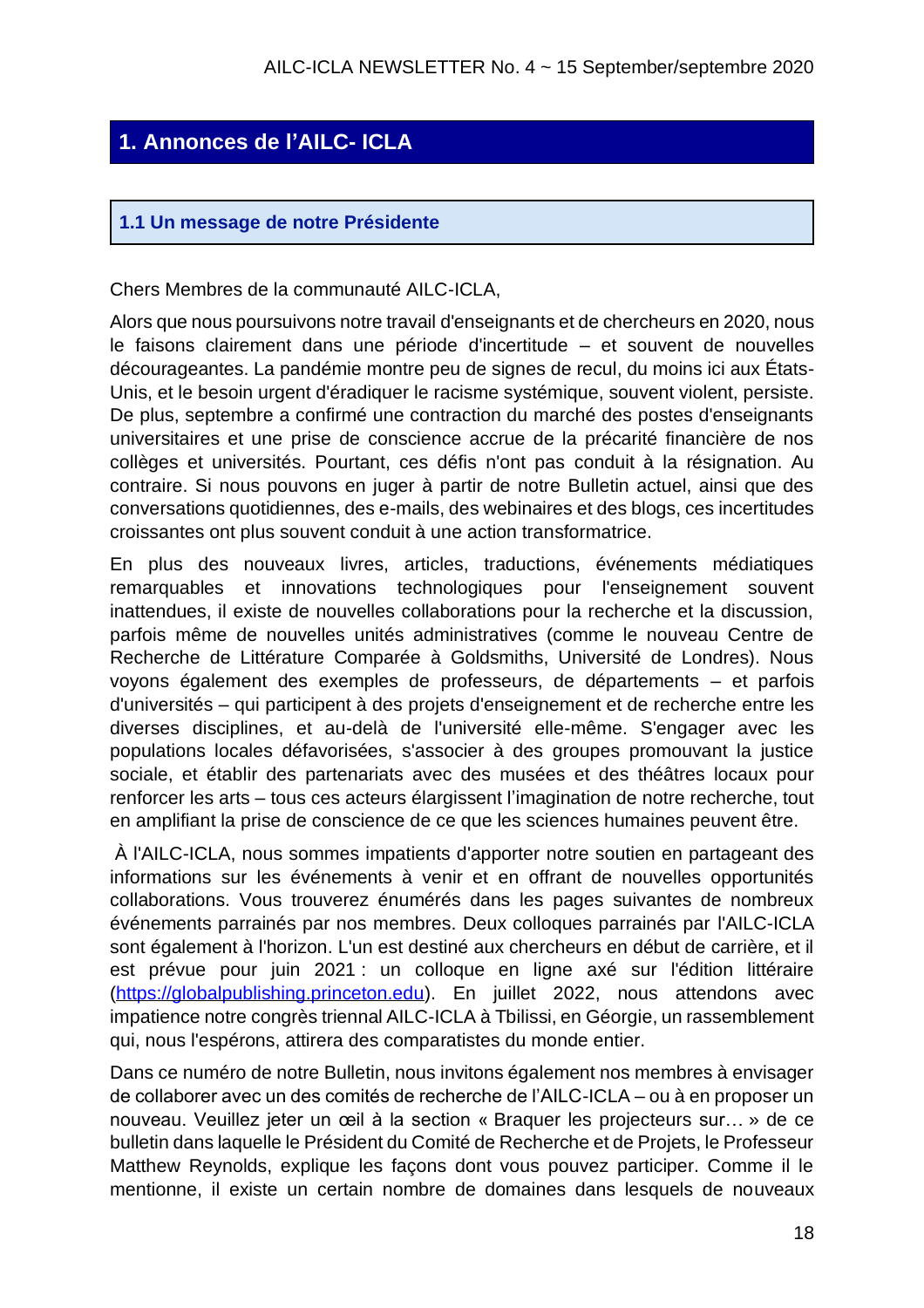groupes de recherche seraient les bienvenus. Donc, si vous souhaitez organiser un comité, veuillez le contacter directement. Vous pouvez également parcourir la liste des comités actuels sur le site Web de l'AILC-ICLA et voir si l'un d'entre eux pourrait convenir à votre propre programme de recherche.

Ces opportunités de collaborations présentes et futures, les réflexions offertes dans la nécrologie de Tôru Haga, ancien Vice-Président de l'AILC-ICLA et célèbre spécialiste des intérêts – et des amitiés – au niveau mondial, sont quelques-uns des points forts de ce bulletin de septembre.

Permettez-moi de conclure en vous remerciant toutes et tous pour votre travail assidu et inspirant, dans une époque qui n'est pas facile. Nous serons toujours très heureux de vous aider à diffuser vos idées et contribuer à la construction d'un solide réseau mondial de spécialistes de littérature comparée dans les mois difficiles à venir.

Avec mes salutations chaleureuses,

Sandra

Sandra Bermann Professeur de la Chaire Cotsen en Sciences Humaines Professeur de littérature comparée Université de Princeton, États-Unis Présidente, AILC-ICLA (2019-22)

# **1.2 Congrès triennal et colloques de l'AILC-ICLA**

### **XXIIIe Congrès international triennal de l'Association Internationale de Littérature Comparée: « Ré-imaginer les littératures du monde: mondial et local, modèles dominants et marges »**

Les modalités de l'organisation de notre XXIIIe Congrès international triennal, « Réimaginer les littératures du monde : mondial et local, modèles dominants et marges » **(Tbilissi, Géorgie, 25-30 juillet 2022)** sont déjà en bonne voie.

Le protocole d'accord entre l'AILC-ICLA et les organisateurs géorgiens a été signé, et les discussions récentes sur les thèmes et les sous-thèmes aiguisent l'appétit du Comité du programme – gardez un œil sur ce bulletin et sur le site Web pour les dernières nouveautés !

### **Appel à participation : Colloque pour les chercheurs en début de carrière sur « L'édition à l'échelle mondiale et la création de mondes littéraires : médias, migration et traduction », 4-6 juin 2021, en ligne.**

**~**

Organisé par le Fung Global Fellows Program de l'Université de Princeton, l'Association Internationale de Littérature Comparée et les presses universitaires de Princeton, le colloque en ligne « L'édition à l'échelle mondiale et la création de mondes littéraires : médias, migration et traduction » abordera des questions théoriques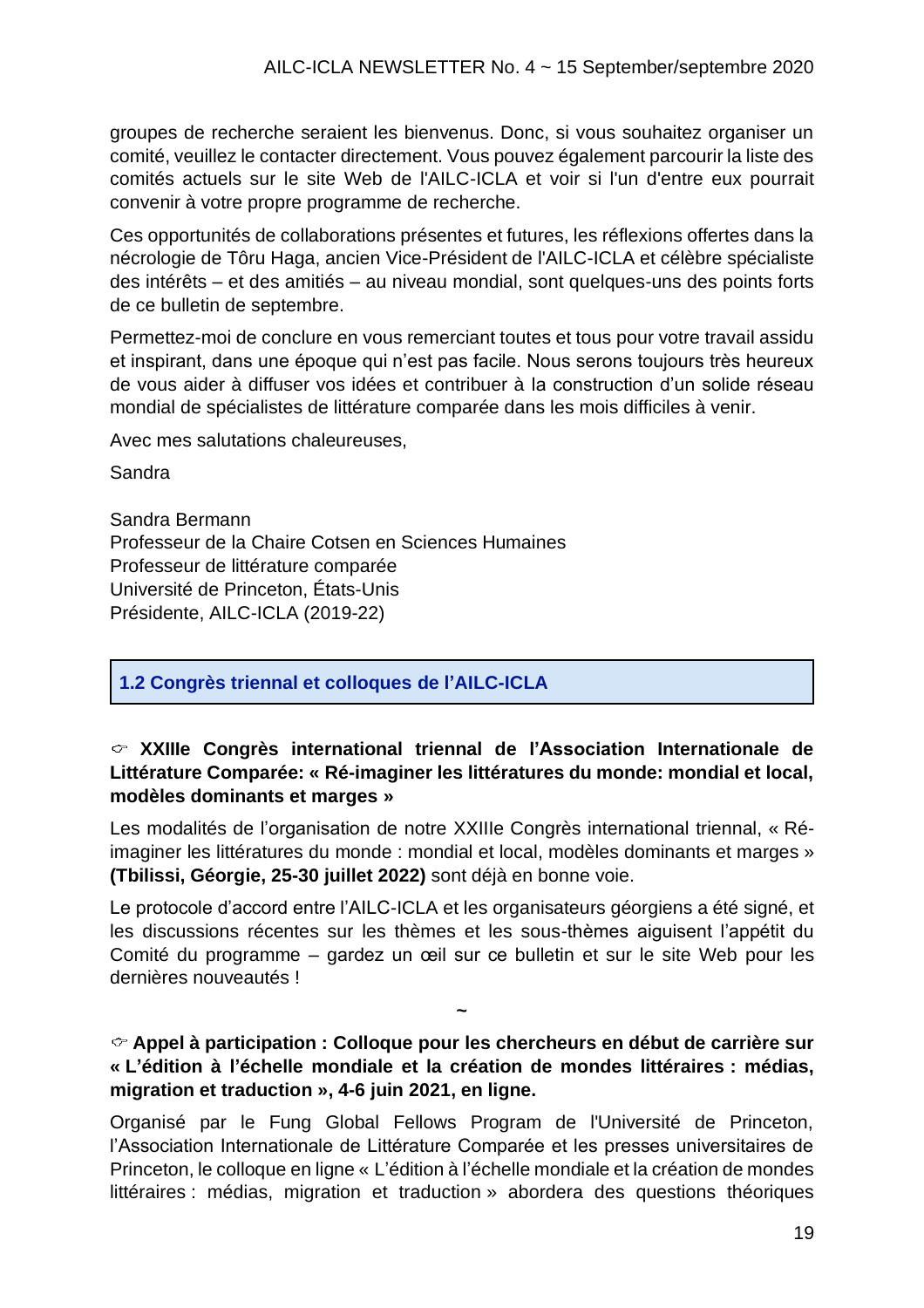posées par les universitaires et éditeurs tout en proposant des ateliers pratiques sur l'édition à l'échelle mondiale, conduits par des éditeurs américains et d'autres régions du monde. Ce colloque ouvrira des perspectives intellectuelles nouvelles, car ses sessions pratiques sur la publication offriront des informations et des conseils à la prochaine génération d'universitaires confrontés à des défis permanents, tels qu'un marché du travail morose et un paysage éditorial complexe.

Ce colloque en ligne durera trois jours et accueillera 250 participants en début de carrière (niveau « pré-tenure », post-doc, étudiants diplômés senior), venant du monde entier. L'inscription nécessite le téléchargement d'une description de votre livre et, si vous le souhaitez, également d'un résumé pour une table ronde sur l'un des thèmes du colloque. Les frais de \$50 couvrent toute la conférence, y compris les séances individuelles de coaching, offrant des conseils de publication à partir de la description du livre soumis par le participant ou la participante.

Des universitaires du comité exécutif de l'ICLA, des collègues de Princeton et des éditeurs mondiaux serviront de conférenciers et de panélistes. Les formats incluront des orateurs individuels en plénière ; des panels d'éditeurs, d'auteurs et de traducteurs ; des ateliers ; et des séances individuelles de coaching comme mentionné ci-dessus.

# **Date limite de soumission :** 15 octobre 2020

Pour plus d'informations : <https://globalpublishing.princeton.edu/callforpapers>

# **1.3 Nouvelles du Conseil Exécutif**

La réunion du Conseil Exécutif prévue pour l'été 2020 a dû être reportée à janvier 2021 en raison de la pandémie de Covid-19 ; cependant, certaines affaires plus urgentes ont été discutées par courrier électronique.

En particulier, les décisions suivantes ont été prises :

- 1) Continuer à financer l'accès tout public du journal de l'association *Recherche Littéraire / Literary Research ;*
- 2) Renouveler le financement pour la maintenance et le développement du site Web, ainsi que pour la création d'une liste de membres complète et sécurisée, afin de pouvoir contacter tous les membres via une liste de diffusion sécurisé ;
- 3) Approuver plusieurs recommandations du Comité de Recherche et de Projets, notamment :
	- a) les nouvelles descriptions plus détaillées des Comités de Recherche à Durée Limitée et Permanents, et les nouvelles procédures pour proposer la création d'un nouveau comité de recherche ou le renouvellement d'un comité à durée limité existant pour un mandat supplémentaire (pour plus de détails voir la page Web du Comité de Recherche et de Projets sur: [https://www.ailc](https://www.ailc-icla.org/fr/comite-de-recherche-et-de-projets/)[icla.org/fr/comite-de-recherche-et-de-projets/](https://www.ailc-icla.org/fr/comite-de-recherche-et-de-projets/) ; voir aussi l'entretien avec le Président du Comité de Recherche et de Projets, au point 1.5 ci-dessous) ;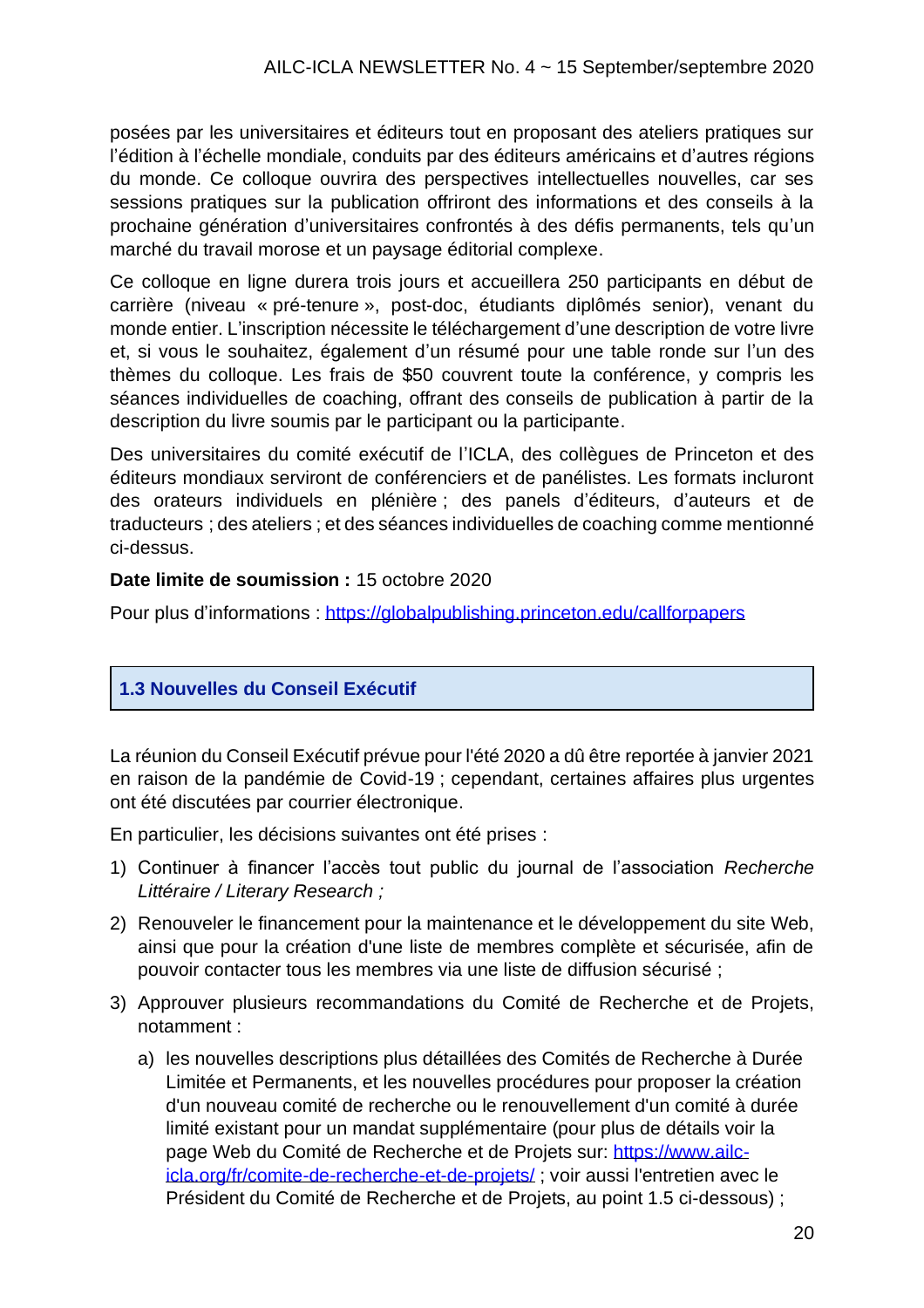- b) la confirmation du renouvellement du Comité de Recherche en Littérature et Neuroscience jusqu'à la fin de son troisième mandat en 2021 (pour plus d'informations sur ce Comité, voir [https://www.ailc-icla.org/fr/litterature-et](https://www.ailc-icla.org/fr/litterature-et-neuroscience/))[neuroscience/\)](https://www.ailc-icla.org/fr/litterature-et-neuroscience/)) ;
- c) le renouvellement du Comité de Recherche sur la Bande Dessinée et la Narration Graphique pour un second mandat (pour plus d'informations sur ce comité, voir [https://www.ailc-icla.org/fr/comite-de-recherche-sur-la-bande](https://www.ailc-icla.org/fr/comite-de-recherche-sur-la-bande-dessinee-et-le-recit-graphique/)[dessinee-et-le-recit-graphique/\)](https://www.ailc-icla.org/fr/comite-de-recherche-sur-la-bande-dessinee-et-le-recit-graphique/) ;
- d) le renouvellement du Comité de Recherche sur la Religion, Éthique et Littérature pour un troisième mandat (pour plus d'informations sur ce Comité, voir [https://www.ailc-icla.org/fr/comite-de-recherche-sur-religion-ethique-et](https://www.ailc-icla.org/fr/comite-de-recherche-sur-religion-ethique-et-litterature/)[litterature/\)](https://www.ailc-icla.org/fr/comite-de-recherche-sur-religion-ethique-et-litterature/) ;
- e) l'approbation de la reconstitution du Comité de Recherche « Raisonnement Scripturaire et Études Comparées » en comité de recherche permanent, sous réserve que des informations supplémentaires soient fournies à la réunion du Conseil Exécutif de janvier 2021 (pour plus d'informations sur ce comité, voir [https://www.ailc-icla.org/fr/raisonnement-scripturaire-et-etudes-comparees/\)](https://www.ailc-icla.org/fr/raisonnement-scripturaire-et-etudes-comparees/) ;
- f) encourager les comités de recherche à diffuser leurs recherches le plus largement possible aux membres de l'AILC, y compris des publications en libre accès, le cas échéant ;
- g) reporter à la réunion du Conseil Exécutif de janvier 2021 la discussion sur un programme de soutien financier aux comités de recherche.

De plus amples informations sur tout ce qui précède peuvent être trouvées dans le rapport annuel du Comité de Recherche et de Projets pour 2019-2020, publié sur la page du Comité à l'adresse : [https://www.ailc-icla.org/fr/comite-de-recherche-et](https://www.ailc-icla.org/fr/comite-de-recherche-et-de-projets/)[de-projets/.](https://www.ailc-icla.org/fr/comite-de-recherche-et-de-projets/)

L'état d'avancement de la programmation du Congrès en 2022 et du colloque pour les chercheurs en début de carrière en 2021 a également été discuté (pour plus d'informations sur ces points, veuillez consulter la section « 1.2 Congrès triennal et colloque de l'AILC-ICLA » ci-dessus).

### **1.4 Nouvelles de notre site Web**

### **Accessibilité du site Web**

Nous sommes en train de vérifier l'accessibilité du site Web et d'apporter plusieurs modifications qui devraient améliorer l'accès pour ceux qui ont un handicap ou des difficultés à lire ou à naviguer sur un écran. L'accessibilité des documents téléchargés à partir de septembre 2020 sera également vérifiée et nous essaierons de nous conformer autant que possible aux [Règles pour l'accessibilité des contenus Web](https://www.w3.org/TR/WCAG21/)  [\(WCAG\) 2.1](https://www.w3.org/TR/WCAG21/) standard AA.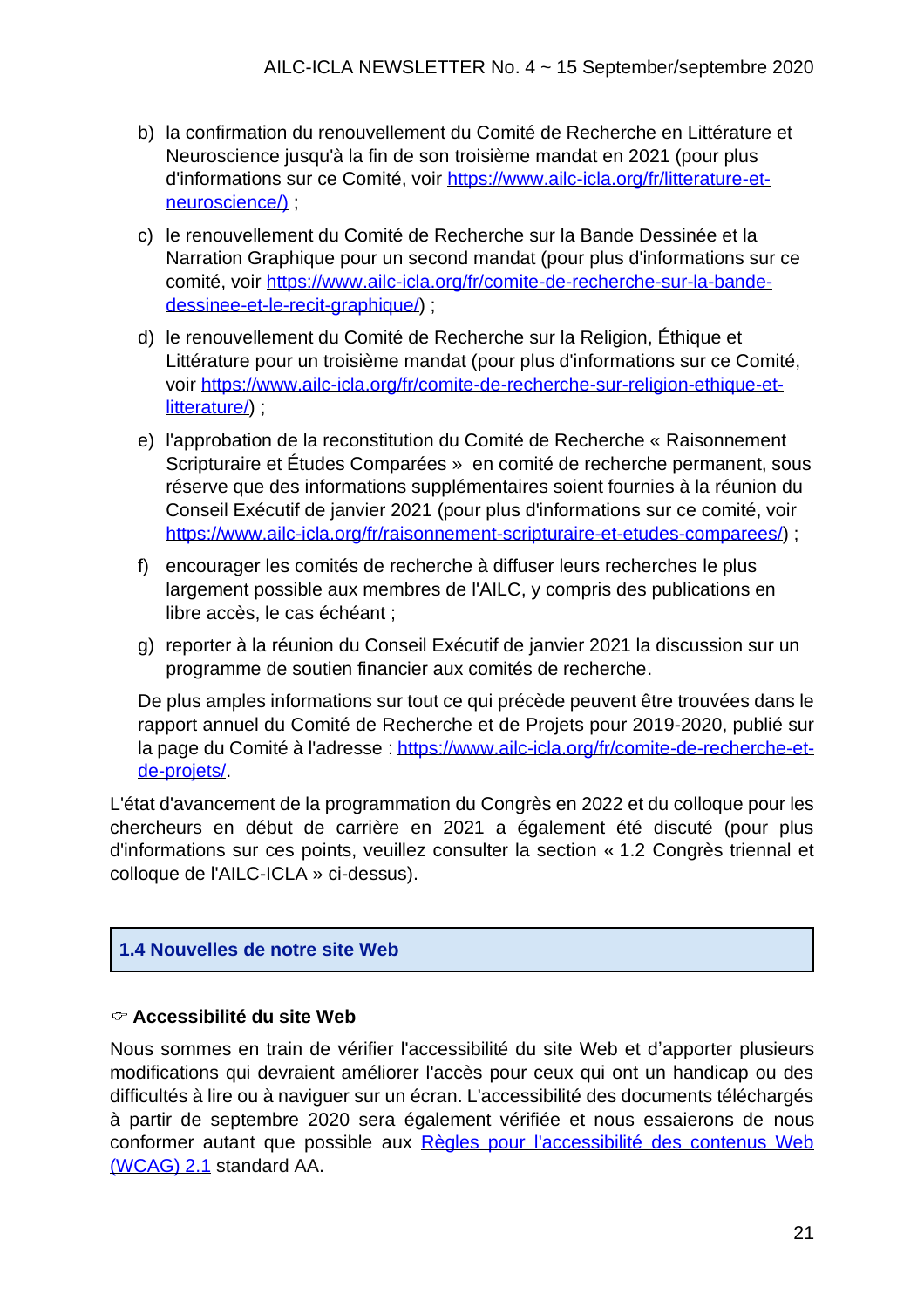Si vous rencontrez des difficultés avec l'accessibilité du site, veuillez nous contacter à [administrator@ailc-icla.org](mailto:administrator@ailc-icla.org) ou via [https://www.ailc-icla.org/fr/contact/,](https://www.ailc-icla.org/fr/contact/) et nous ferons de notre mieux pour résoudre les problèmes dans la mesure du possible.

### **Annoncer les événements des Associations Nationales et des Comités de Recherche de l'AILC-ICLA**

**~**

Notre site Web contient une page énumérant les événements organisés par l'AILC, nos comités de recherche et nos associations nationales affiliées.

Vous la trouverez sur : [https://www.ailc-icla.org/fr/conferences-seminaires-ateliers](https://www.ailc-icla.org/fr/conferences-seminaires-ateliers-colloques/)[colloques/](https://www.ailc-icla.org/fr/conferences-seminaires-ateliers-colloques/) (les congrès triennaux sont répertoriés séparément sur : [https://www.ailc](https://www.ailc-icla.org/fr/les-congres/)[icla.org/fr/les-congres/\)](https://www.ailc-icla.org/fr/les-congres/).

Les événements organisés par des membres individuels, des départements, des centres, etc., continueront à apparaître dans nos Bulletins (disponibles sur : [https://www.ailc-icla.org/fr/newsletters-recentes/\)](https://www.ailc-icla.org/fr/newsletters-recentes/).

Pour faire connaître un événement sur la page Web ci-dessus ou dans le Bulletin, selon le cas, veuillez nous contacter à : [administrator@ailc-icla.org](mailto:administrator@ailc-icla.org) ou via notre page de contact à : [https://www.ailc-icla.org/fr/contact/.](https://www.ailc-icla.org/fr/contact/)

### **1.5 Braquer les projecteurs sur… le Comité de Recherche et de Projets**

*Dans ce numéro du Bulletin, nous continuons à mettre en lumière le travail de l'AILC-ICLA, l'accent étant mis cette fois sur le Comité de Recherche et des Projets. Comme nous l'avons expliqué dans le dernier Bulletin, l'objectif de ces « Projecteurs » est d'améliorer la transparence et la compréhension du fonctionnement de l'Association Internationale, des avantages qu'elle peut apporter à ses membres, et de la manière dont les individus peuvent participer à ses travaux. Nous espérons que cette initiative pourra également inspirer de nouvelles idées pour l'élargissement des activités de recherche et de collaboration.*

*N'oubliez pas de consulter le site [Web](https://www.ailc-icla.org/fr/) pour des renseignements supplémentaires, et contactez-nous [\(https://www.ailc-icla.org/fr/contact/](https://www.ailc-icla.org/fr/contact/) ou [administrator@ailc-icla.org\)](mailto:administrator@ailc-icla.org) si vous avez des suggestions.*

### **Une conversation avec Matthew Reynolds, Président du Comité de Recherche et de Projets.**

*Q : Vous êtes Président du Comité de Recherche et de Projets : pouvez-vous expliquer quel est son rôle principal ?*

**R :** Notre rôle est de soutenir et de guider l'activité de recherche de l'AILC et de favoriser son développement. Ce que cela signifie principalement dans la pratique, c'est que nous encourageons et évaluons les propositions pour former de nouveaux comités de recherche de l'AILC, et, après trois ans, nous examinons les rapports si le Comité souhaite prolonger son mandat. Nous lisons et discutons les propositions, faisons parfois des suggestions au comité en question et formulons des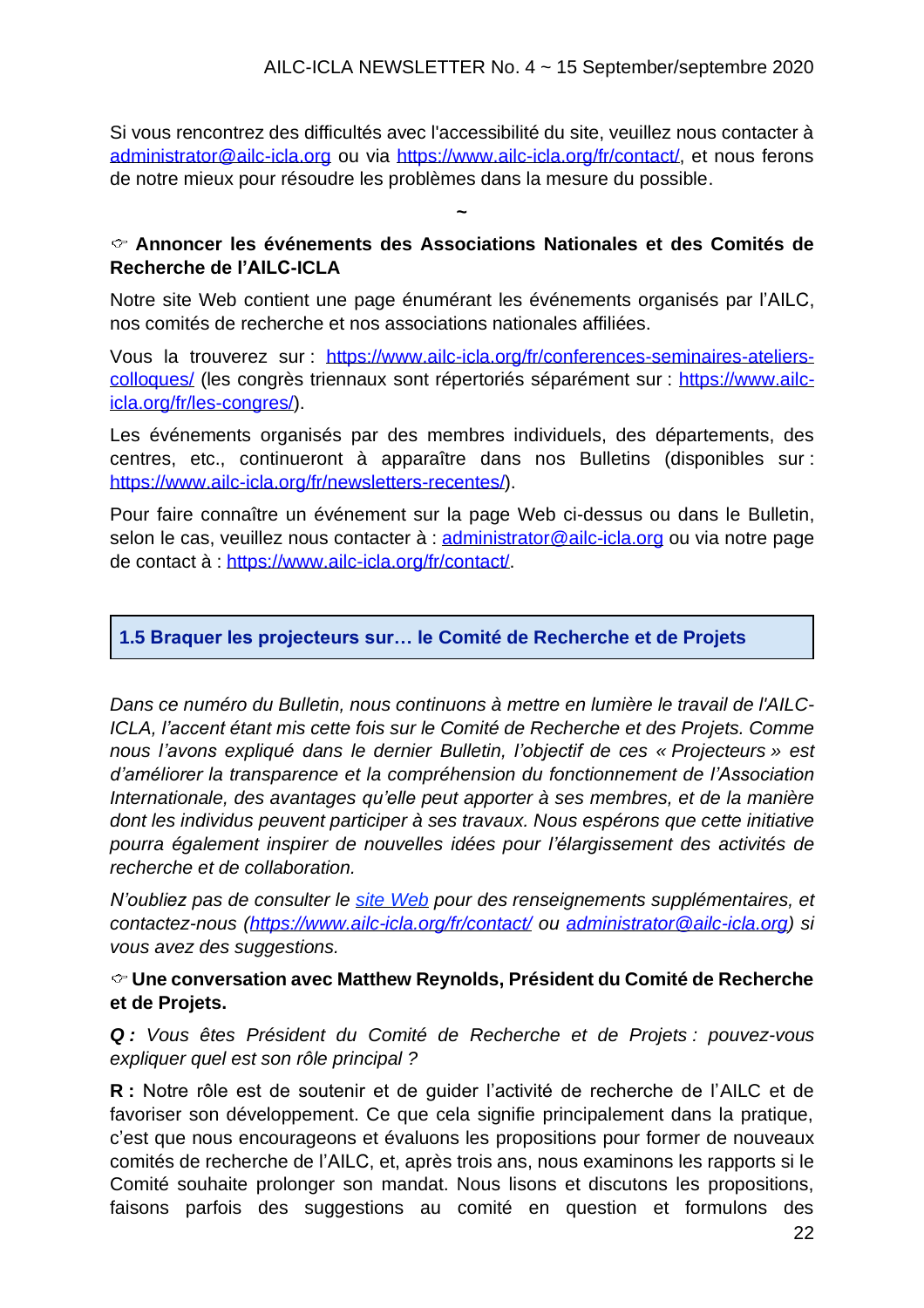recommandations au Conseil Exécutif ; puis le Conseil Exécutif prend la décision finale sur la formation ou le renouvellement d'un comité. Je dois dire que le Comité de Recherche et de Projets se compose d'un groupe d'excellents collègues, très diversifié : vous pouvez voir leurs noms sur [notre page sur le site Web de l'AILC.](https://www.ailc-icla.org/fr/comite-de-recherche-et-de-projets/)

### *Q : Pouvez-vous expliquer ce que sont les comités de recherche ? Existe-t-il différents types ?*

**R :** J'aime penser à nos comités de recherche comme des « groupes » de recherche, car pour quelqu'un qui vient du Royaume-Uni, comme moi, le mot « comité » a tendance à impliquer du travail administratif. Mais « comité » est le terme vénérable et international de l'AILC. Un comité de recherche est donc, pratiquement, un groupe de chercheurs qui collaborent à l'investigation d'une question ou d'un domaine. Les « comités à durée limitée » étudient un sujet circonscrit, pendant une période initiale de 3 ans ; ils peuvent être renouvelés pour deux autres triennats. Les « Comités permanents » travaillent sur des domaines intellectuels plus larges (deux exemples existants sont la « théorie littéraire » et la « traduction ») : ils ne sont pas limités dans le temps.

### *Q : Tous les membres peuvent-ils proposer la création d'un comité de recherche ?*

**R :** Oui ! Tout membre de l'AILC peut proposer un nouveau comité de recherche et nous tenons à encourager les propositions de la part de tous les membres qui s'y intéressent.

### *Q : Comment fait-on cela ?*

**R :** La première étape consiste à identifier votre domaine de recherche et les questions que vous souhaitez poser sur ce sujet ; puis, rassembler quelques collègues intéressés. L'un des principaux objectifs des comités de recherche de l'AILC est de promouvoir la collaboration entre nos membres. Les propositions doivent donc provenir de groupes plutôt que d'individus. Un comité à durée limité comprendra généralement six membres fondateurs ou plus et un comité permanent en aura généralement douze ; les chercheurs en début de carrière doivent également être impliqués dès l'origine. Les détails complets peuvent être trouvés sur la page de notre [Comité sur le site Web.](https://www.ailc-icla.org/fr/comite-de-recherche-et-de-projets/) Si vous souhaitez des conseils, écrivez-moi : [matthew.reynolds@ell.ox.ac.uk](mailto:matthew.reynolds@ell.ox.ac.uk) ; si vous avez une idée pour un comité de recherche mais vous n'avez pas encore trouvé suffisamment de collaborateurs, vous êtes invités à rechercher des collègues intéressés par le biais de ce bulletin.

### *Q : Comment l'AILC soutient-elle ses comités de recherche et quels sont les avantages de créer un comité de recherche sous l'égide de l'AILC?*

**R** : Je pense que l'essentiel est le réseau fantastique de collaborateurs potentiels que l'AILC offre à ses membres : les comités de recherche peuvent les contacter via le site Web, le bulletin, le Congrès triennale et d'autres réunions. Les comités pourraient aussi demander un soutien financier (la nature exacte de cette aide est actuellement à l'étude); bien sûr, il y a aussi un prestige considérable attaché au nom de l'AILC.

# *Q : Quelles sont les attentes de l'AILC vis-à-vis de ses comités de recherche ?*

**R :** Je pense qu'il est vraiment important que les membres de l'AILC sentent qu'ils peuvent participer et bénéficier des travaux de tous nos comités de recherche – les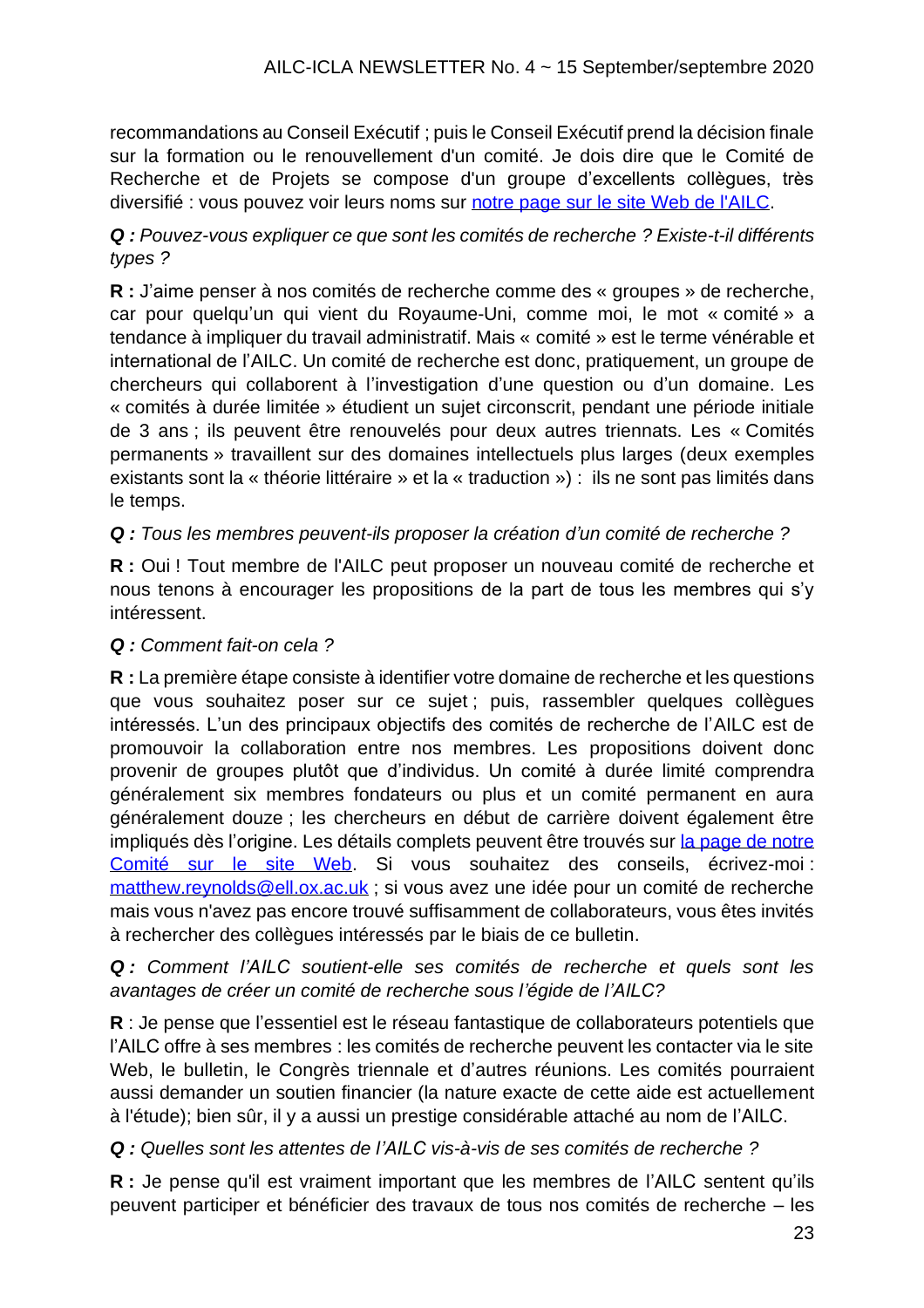comités de recherche doivent donc préciser comment les membres de l'AILC peuvent les rejoindre, et ils doivent avoir des moyens de diffuser les nouvelles de leurs activités via le site Web et d'autres réseaux de communication. Les comités de recherche peuvent poursuivre leurs recherches par le biais de réunions annuelles, de discussions et de collaborations en ligne ou par d'autres moyens ; ils peuvent publier leurs travaux dans des livres, des numéros spéciaux de revues ou d'autres formes ; et ils doivent fournir des rapports annuels au Conseil Exécutif. Par-dessus tout – bien entendu – nous voulons soutenir nos comités dans la poursuite d'excellentes recherches.

*Q : Y a-t-il des domaines de recherche dans lesquels vous souhaitez particulièrement encourager de nouveaux comités de recherche ?*

**R :** Le Comité de Recherche et de Projets encourage particulièrement les propositions qui abordent des questions de recherche clés dans la littérature comparée d'aujourd'hui et / ou aident à combler les lacunes dans les domaines couverts par les comités existants, tels que : les sciences humaines numériques, les études sur la race et l'ethnicité, les études culturelles et sociales, la géocritique et l'écocritique, les études postcoloniales et les travaux sur la littérature mondiale. Vous pouvez trouver la liste des comités actuels sur [la page Web de l'AILC](https://www.ailc-icla.org/fr/) (sous le menu « Organisation ») -– si vous voyez une lacune, contactez-nous pour que nous puissions voir comment la combler ...

*Professeur Matthew Reynolds, merci beaucoup d'avoir expliqué le rôle du Comité de Recherche et de Projets et d'encourager les membres à s'impliquer !*

*Des informations complètes sur le Comité de Recherche et de Projets sont disponibles à l'adresse<https://www.ailc-icla.org/research-development-committee/>*

# **1.6 Publications**

### *Recherche littéraire/Literary Research*

*Recherche littéraire/Literary Research* – la revue annuelle de pointe de l'Association internationale de Littérature Comparée – invite les collègues du monde entier à suggérer des livres en vue d'une recension, ou à proposer d'écrire un compte rendu d'un livre de leur choix.

N'hésitez pas à contacter le Rédacteur en chef de *RL/LR*, Professeur Marc Maufort, à [mmaufort@ulb.ac.be.](mailto:mmaufort@ulb.ac.be)

Les anciens numéros de *RL/LR* sont disponibles à télécharger gratuitement sur le site Web de l'AILC, voir :<https://www.ailc-icla.org/fr/recherche-litteraire/>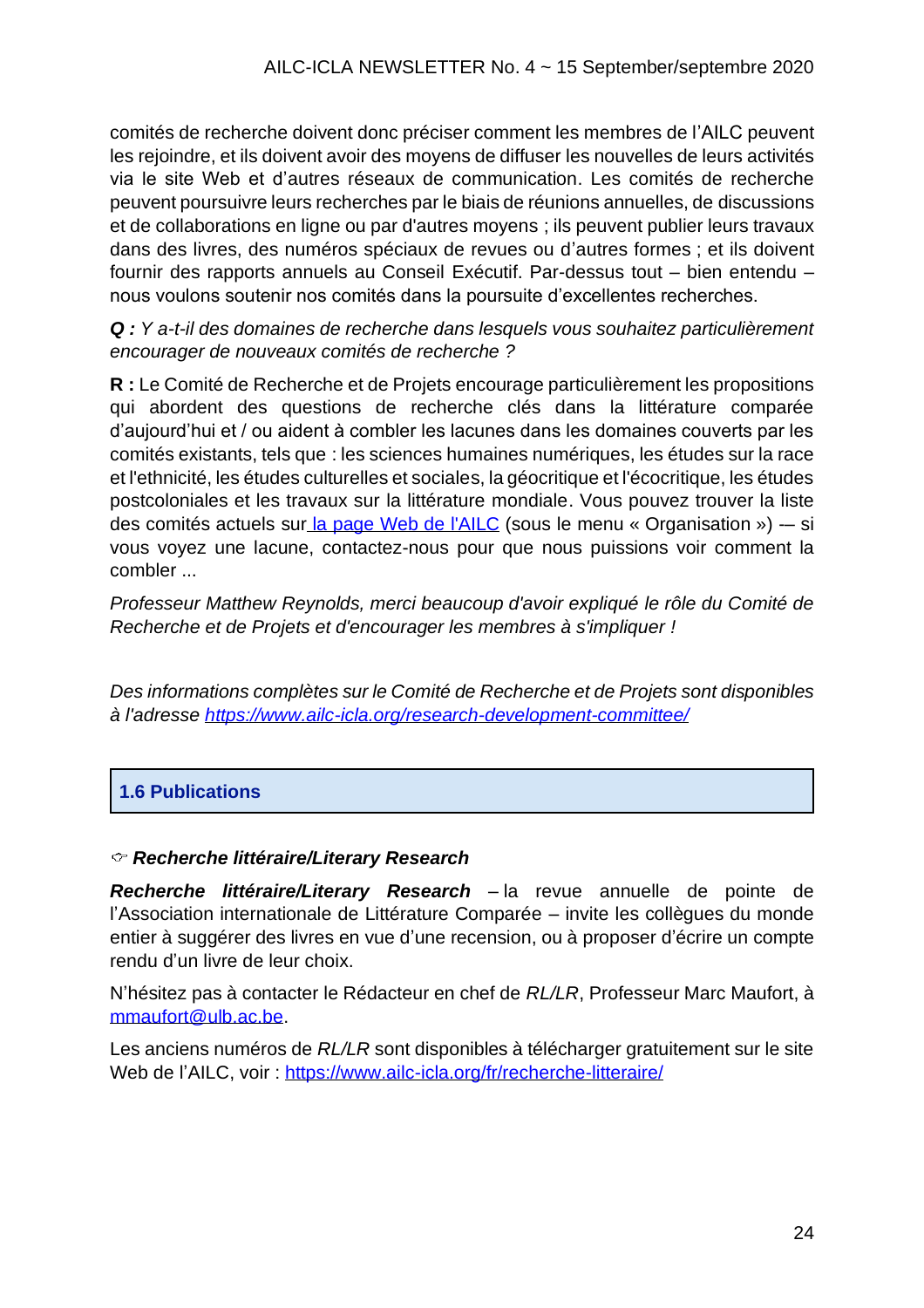### **1.7 Prix et récompenses**

#### **Le prix Anna Balakian**

Le prochain prix Anna Balakian sera présenté lors du Congrès triennal de l'ICLA qui se tiendra à Tbilissi, en Géorgie, du 25 au 30 juillet 2022.

Le prix récompense une première monographie exceptionnelle dans le domaine des études littéraires comparées, écrite par un seul auteur n'ayant pas atteint l'âge de 40 ans.

Pour la période 2019 à 2022, le jury sera composé des membres suivants :

1. Prof. E.V. Ramakrishnan, Président

[evrama51@gmail.com](mailto:evrama51@gmail.com)

E.V.Ramakrishnan est un poète, critique et traducteur bilingue avec plusieurs ouvrages dans les domaines de la littérature comparée, des études postcoloniales et des études de traduction. Il est Professeur émérite d'études linguistiques, littéraires et culturelles à l'Université Centrale du Gujarat, Gandhinagar, Inde. Il est Vice-président de l'AILC.

2. Prof. Lawrence Wang-chi, Membre

[lwcwong@cuhk.edu.hk](mailto:lwcwong@cuhk.edu.hk)

Le professeur Lawrence Wang-chi est Directeur et Professeur des Sciences humaines au Département de Traduction de l'Université chinoise de Hong Kong. Il est simultanément Directeur du Centre de recherche en traduction. Il est Directeur exécutif de *Renditions* et Rédacteur en chef du *Journal for Translation Studies* et de *Studies in Translation History*.

3. Prof. Mads Rosendahl Thomsen, Membre

[litmrt@cc.au.dk](mailto:litmrt@cc.au.dk)

Mads Rosendahl Thomsen est professeur de littérature comparée à l'Université d'Aarhus, au Danemark. Il est l'auteur de *Mapping World Literature* (2008), *The New Human in Literature* (2013), co-auteur avec Stephan Helgesson de *Literature and the World* (2019) et éditeur de plusieurs livres, y compris *World Literature: A Reader* (2012) ) et *The Bloomsbury Handbook of Posthumanism* (2020). Il est membre du Conseil exécutif de l'AILC.

Veuillez noter que les livres / monographies **publiés entre janvier 2019 et décembre 2021** seront éligibles pour le prix 2022.

La **date limite** de réception des candidatures sera le **31 janvier 2022**.

**Les candidats intéressés sont priés d'envoyer un e-mail au président du jury avant d'envoyer le livre / la monographie**. Le prix sera annoncé d'ici la première semaine de mai 2022.

Pour plus de détails sur le prix, veuillez consulter la page du Prix Balakian sur le site Web de l'AILC-ICLA, [https://www.ailc-icla.org/fr/prix-balakian/.](https://www.ailc-icla.org/fr/prix-balakian/)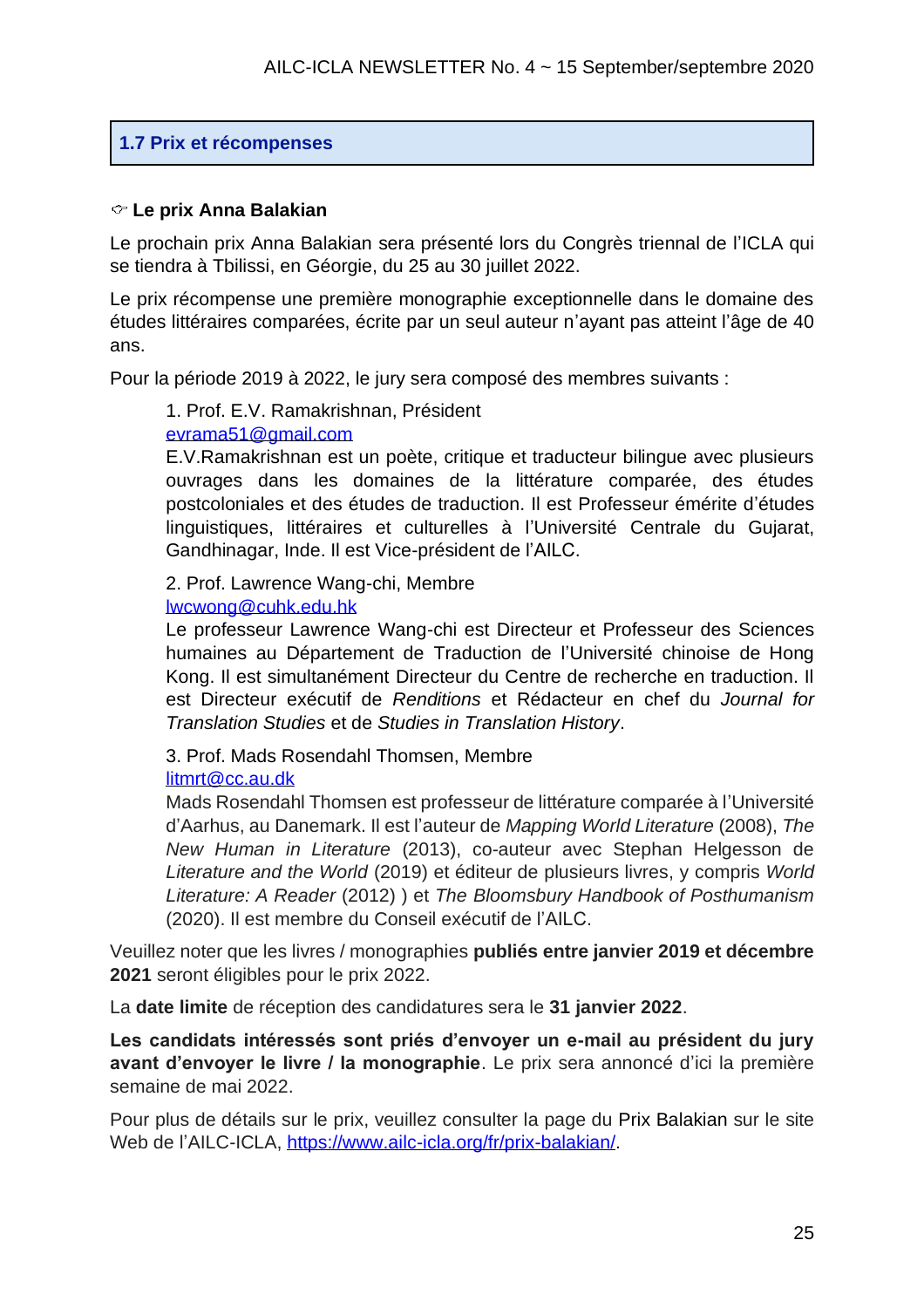# **1.8 Nécrologie : Tôru Haga (1931**−**2020)**

*Shigemi Inaga commémore le professeur Tôru Haga.*



### **In memoriam : Tôru Haga (1931** − **2020), Ancien vice-président, AILC-ICLA**

Tôru Haga, ancien Vice-Président de l'AILC-ICLA et Président du Comité d'organisation du Congrès de l'AILC en 1991 à Tokyo, est décédé le 20 février 2020. Les vétérans du Conseil de l'AILC se souviennent du professeur Haga comme d'un intellectuel japonais rare qui n'hésitait pas à s'exprimer chaque fois que l'occasion se présentait sans la moindre note de réserve ou de discrétion typiquement japonaise.

Né en 1931, à Yamagata, dans la région montagneuse du nord du Japon, il déménagea à Tokyo en 1941. Haga était l'un des premiers étudiants admis au nouveau Département d'Éducation Générale en 1950. Il resta affilié à son alma mater, le campus Komaba de l'Université de Tokyo, jusqu'à sa retraite en 1992, après y avoir présidé le Cours de maîtrise et de doctorat de Littérature et Culture Comparées.

Voyageant en Europe grâce à une bourse du gouvernement français, le jeune Haga rencontra des peintres et des artistes de sa génération et se lia d'amitié avec Toshimitsu Imai, Hisao Dômoto, Jean-Paul Riopelle, Sam Francis, etc. Ce fut Georges Duthuit qui initia Haga au cercle artistique d'avant-garde parisien à la fin des années 1950. Le groupe *Gutai* doit sa réputation internationale à l'ouvrage de Haga, *Continuité et avant-garde au Japon* (1961), publié en collaboration avec Michel Tapié.

De retour au Japon, Haga développa ses études sur les premières missions diplomatiques japonaises de la seconde moitié du XIXe siècle. Il superposa ses propres expériences en Europe aux récits de voyage laissés par les premiers diplomates japonais, ravivant à chaque cas le sentiment de surprise que les membres de la mission avaient éprouvé lors de leurs propres rencontres interculturelles sans précédent avec l'Occident. Lors de sa visite aux États-Unis au début des années 1970, Haga approfondit ses recherches sur l'histoire culturelle du Japon du XVIIIe siècle, qu'il nomma « Pax tokugawana ». Il découvrit Yosa Buson à Princeton. En opposition à ce qui était alors l'interprétation marxiste dominante qui ne considérait la période Edo (1615-1867) que comme une société féodale retardée, Haga remarquait la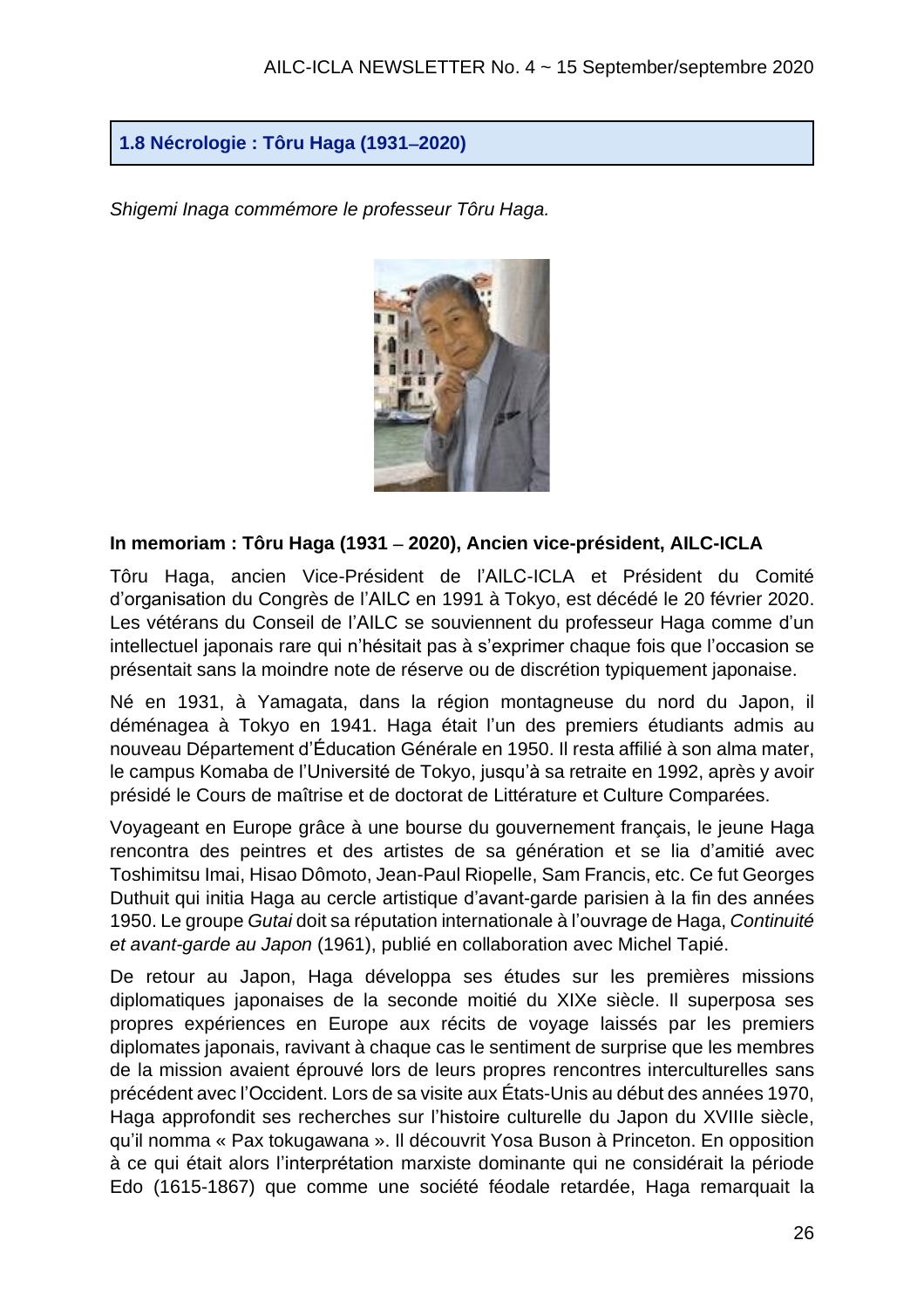floraison culturelle exceptionnelle et l'exubérance artistique du Japon du XVIIIe siècle. Intéressé par le carrefour du Rococo japonais et sa réouverture à l'Ouest, depuis la révolution / restauration Meiji en 1867, Haga recensa également le carnet de voyage de Watanabe Kazan, l'un des premiers peintres à apprendre les techniques occidentales. On ne peut ignorer non plus ses études pionniers sur la Mission diplomatique d'Iwakura (1871-73) envoyée aux États Unis et en Europe.

L'un des mérites des efforts de Tôru Haga consiste à apprécier les textes et les images « non littéraires » comme des ressources inestimables pour les études de la littérature et de la culture comparées. Un autre mérite réside dans le fait qu'il était capable de situer ces « choses japonaises » dans la perspective plus large de l'histoire culturelle mondiale. En fait, Haga était en bons termes avec Fernand Braudel ainsi qu'avec Philippe Aries et sa femme, notamment lors de son deuxième long séjour aux USA, cette fois à Washington DC.

La poésie et la peinture restent les repères privilégiés de Haga. Sa thèse doctorale, finalement achevée au début de la cinquantaine, *Le domaine de la peinture* (1984), sous-titré « Études comparées de la culture du Japon en voie de modernisation », reçut le prestigieux prix Osaragi Jirô, consolidant sa position d'écrivain universitaire éminent. Un autre livre énorme, *Le Japon Artistique : Images et textes en résonance* (2010), est « une symphonie », comme il le dit, dans laquelle il associe librement mais avec tact des intellectuels japonais à des *hommes de lettres* contemporains comme J.J. Rousseau, Voltaire, Thomas Jefferson, etc. Son anthologie de poésie japonaise, *À la forêt de la poésie et du chant* (2012), initialement publiée en série dans un grand journal, avec ses lectures fines et souples des pièces sélectionnées, reste la meilleure initiation au genre. Cela semble l'avoir conduit à être nommé « poète lauréat invité » de la célébration de la poésie du Nouvel An à la Maison Impériale.

Au cours de ses dernières années, après avoir pris sa retraite en tant que Président de l'Université d'Art et de Design de Kyoto, en tant que Directeur du Musée d'Art de la Ville d'Okazaki, et enfin, en tant que Directeur du Musée d'Art Préfectoral de Shizuoka, Haga produit deux autres livres : *Printemps des fleurs de cerisier. Sources et lignée* (2018), et *Les Textes des diplomates* (2020, publication posthume). Beaucoup de ses articles et essais, écrits en japonais, anglais et français – sa prose poétique suscitait l'admiration même parmi les locuteurs natifs – doivent encore être rassemblés et (ré)publiés sous forme de livre.

Fervent ennemi de la théorie – idéologique, littéraire ou autre – Tôru Haga croyait en son intuition poétique et restait fidèle à sa propre sensibilité tout au long de sa vie. C'était le passeport de sa diplomatie culturelle dans le monde entier. En tant que nationaliste convaincu, il jouissait d'une belle amitié avec de nombreux collègues de Corée et de Chine, ainsi que d'Occident. Il organisa le premier Congrès de l'AILC en Asie, fut activement impliqué dans l'Association et contribua au succès des Congrès de l'AILC à Pretoria, Hong Kong, Pékin, ainsi qu'à Séoul. Ceux qui l'ont connu dans son pays natal et à l'étranger regrettent que la conversation érudite et enjouée que Haga-san savait réaliser spontanément ne soit plus jamais possibles.

Il fut un citoyen envoyé du Printemps des cerisiers en fleur.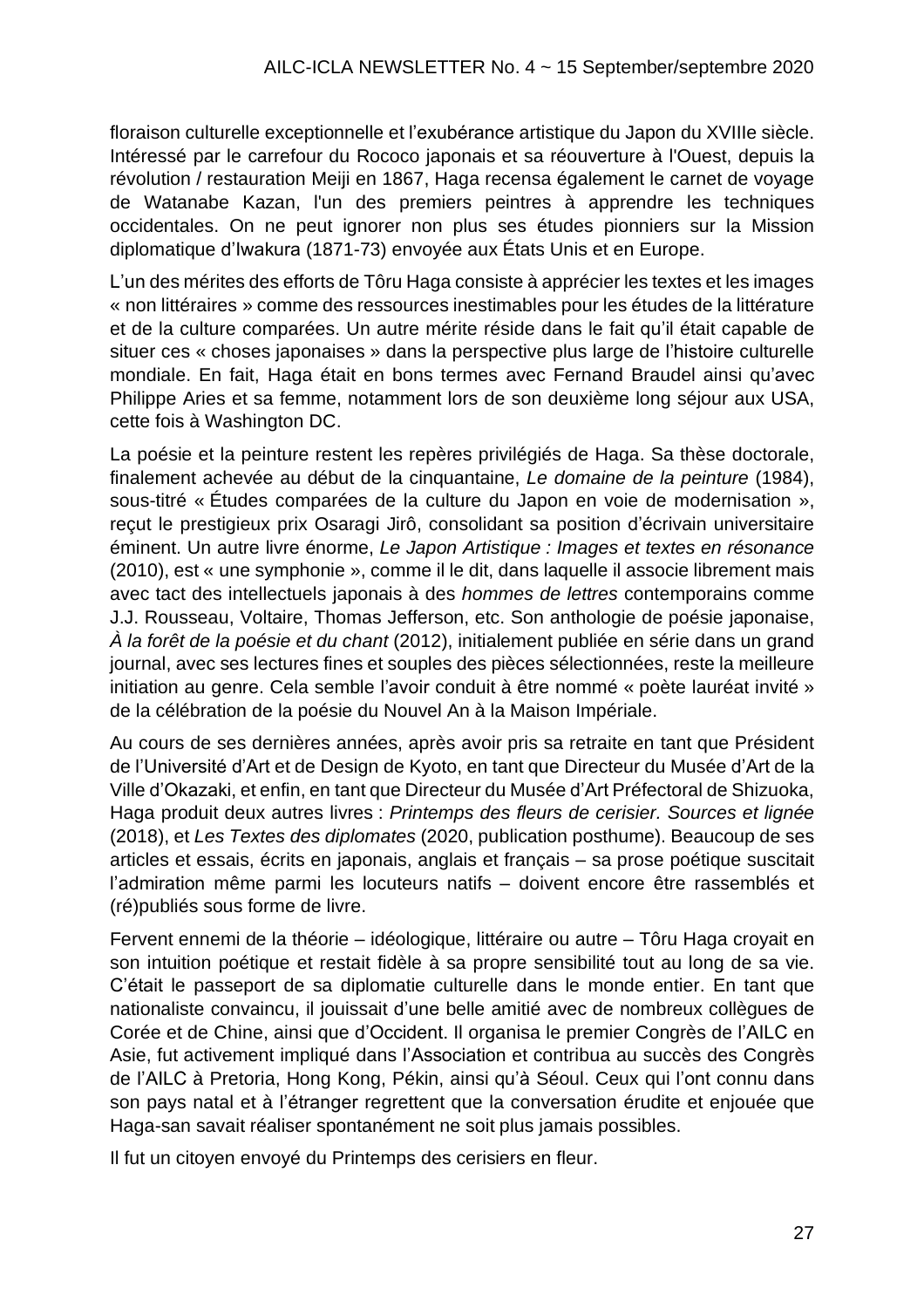# **2. Nouvelles de nos membres**

### **2.1 Appels à communications, colloques et participation aux séminaires**

### **Colloque à venir :** *Transmedial Turn ? Potentiels, problèmes et points à considérer***, Université de Tartu, Estonie, 8-11 décembre 2020**

Nous sommes heureux de vous inviter à participer au colloque « Transmedial turn ? » – Le deuxième colloque d'une série de rassemblements universitaires consacrés à l'étude des processus intersémiotiques en culture. Le colloque se tiendra, comme prévu, du 8 au 11 décembre 2020. Cependant, la sécurité de tous étant notre priorité absolue et l'incapacité de prédire ce que l'automne apportera en ce qui concerne la pandémie du Covid-19, nous nous dirigeons maintenant vers un colloque en ligne. Comme l'indique le titre du colloque, le thème central de l'enquête est le changement culturel de processus logocentriques à des processus de plus en plus intersémiotiques, intermédiaux et transmédiaux et l'impact de ce passage sur les disciplines qui étudient les transferts textuels, les relations entre systèmes sémiotiques ou médias, et les nouvelles pratiques médiatiques. Nous mettons au premier plan la notion de « transmédia » – avec son préfixe trans- signifiant « à travers », « au-delà », « à travers » – pour mettre en évidence l'omniprésence des processus et des phénomènes de croisement des médias. Le colloque vise à rassembler des chercheurs intéressés par les transferts textuels à travers les langues, les genres et les médias (par exemple : études de traduction, sémiotique, et études d'adaptation) ; et à promouvoir une compréhension plus complexe des processus et phénomènes transmédiaux dans la culture, en particulier des perspectives, concepts et méthodes théoriques divers et novateurs utilisés dans différentes disciplines pour aborder ces processus et phénomènes.

**Pour plus d'informations :** <https://transmedia.ut.ee/avaleht>

### **Appel à participation :** *Imaginer des communautés inclusives dans la culture européenne***, 9ème Congrès de la Société Européenne de Littérature Comparée (ESCL / SELC), Université Sapienza de Rome, 6-10 septembre 2021**

~

La critique et la théorie du XXe siècle nous ont familiarisé avec la capacité des récits fictifs à construire ou à renforcer l'identité des nations et des classes, souvent au détriment des autres communautés. Les recherches sur l'importance idéologique de la fiction, en tant qu'outil de cohésion sociale, ont souligné avec insistance sa tendance à exclure, avilir ou dénaturer d'autres groupes. Une question qui a été moins souvent posée est, cependant, comment les travaux narratifs parviennent à construire des communautés inclusives. Cette question semble d'une grande pertinence par rapport à la période moderne, en particulier au cosmopolitisme culturel des premières époques modernes (la « république des lettres »), à l'universalisme du Siècle des Lumières (avec son intérêt pour la nature humaine), à la construction des « communautés imaginaires » dans les états-nations européens, et au scepticisme des idéologies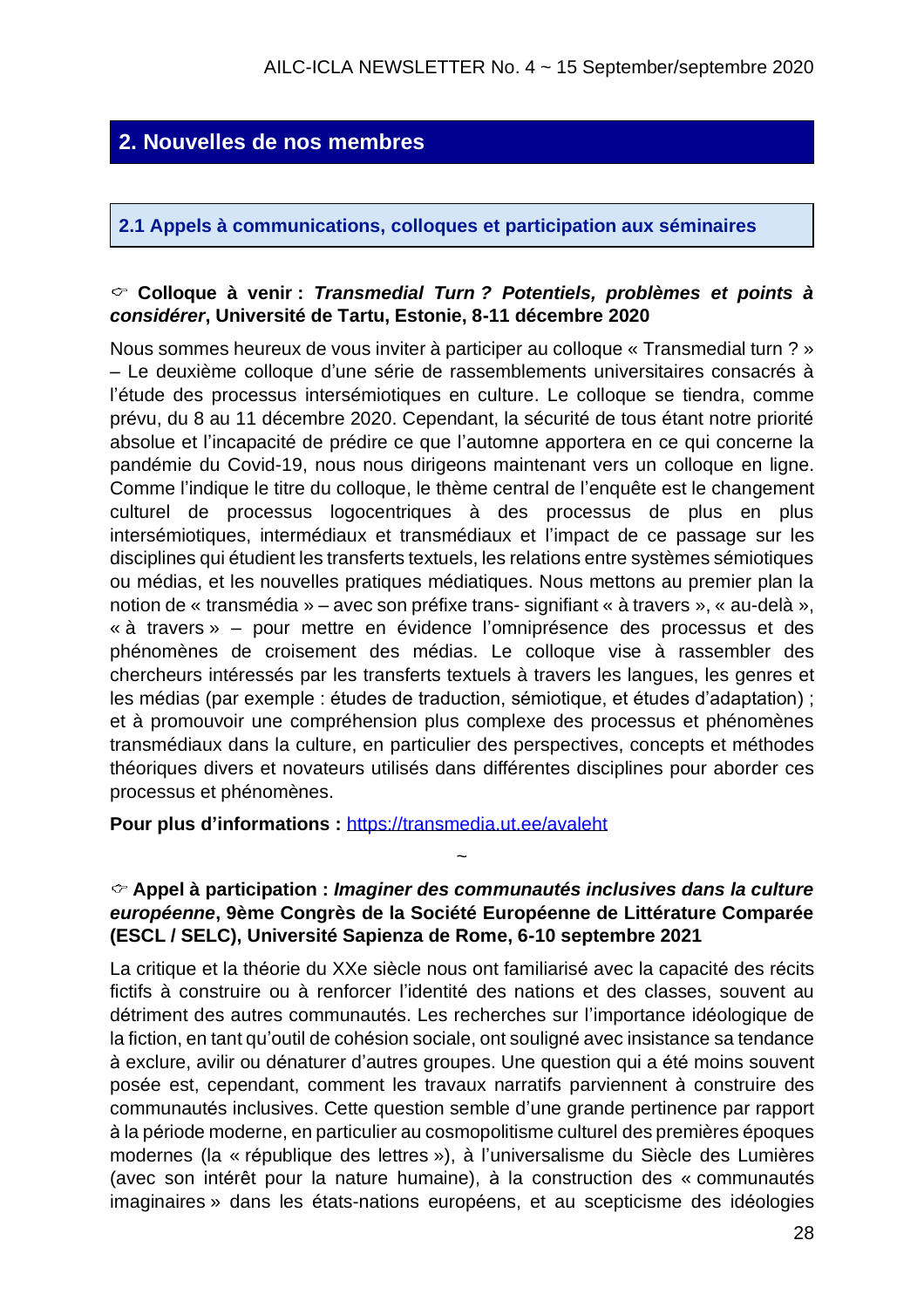nationalistes qui a marqué des tendances importantes de la culture narrative moderne et postmoderne. De plus, ces dernières années, compte tenu des enjeux éthiques et politiques soulevés par les migrations transnationales et la mondialisation, le pouvoir de la fiction comme outil pour remettre en question ou pour élargir les frontières communautaires, est devenu de plus en plus significatif. Et il est probable que ce pouvoir deviendra d'autant plus important à la lumière des récents développements sociaux et politiques, tels que la résurgence du nationalisme sous la forme du « souverainisme » et des politiques protectionnistes, de la crise de l'Europe, à la fois comme une idée et comme un système institutionnel.

Le concept d'inclusivité est particulièrement pertinent aujourd'hui, non seulement en termes de nation et de classe, mais aussi de race et de genre, tandis que des stratégies d'inclusivité sont explorées dans divers domaines, y compris les études de traduction, et sont appliquées à toutes sortes de textes (voir par exemple les traductions de la Bible non-sexistes). Le concept de « traduction de crise », largement étudié aujourd'hui, est également pertinent en ce qu'il concerne la manière dont la traduction et les traductions, dans les périodes et les zones de crises politiques et humanitaires, servent de médiation entre les peuples et les individus appartenant à communautés culturelles et linguistiques différentes.

L'objectif de ce colloque est d'inviter à produire des réflexions sur la narration en tant qu'outil de création de communautés inclusives dans la culture européenne, en mettant l'accent sur un large éventail de médias (littérature, à la fois fictive et nonfictive, y compris la littérature traduite, les films, les séries télévisées, les romans graphiques et les jeux vidéo) et de périodes, de l'Antiquité classique – où les fondements de la pensée communautaire étaient établis – à nos jours, marqués par des tentatives radicales de renégocier les identités communautaires. Nous invitons, par ailleurs, des communications et des panels sur le rôle joué par la critique, la théorie et l'historiographie pour envisager des communautés inclusives, et sur le rôle de la traduction et de la circulation des œuvres narratives en Europe. Nous encourageons à la fois les lectures narratologiques qui mettent en évidence le langage formel de la construction communautaire et les enquêtes politiques et idéologiques, comparatives ou centrées sur des contextes spécifiques.

Toutes les communications seront incluses dans des panels de quatre conférenciers chacun. Prévoyez donc, s'il vous plaît, de faire une présentation sur votre sujet pendant 20 minutes au maximum, y compris tout matériel audio ou visuel.

Veuillez soumettre des résumés de 300 mots accompagnés d'une courte biographie, de l'affiliation institutionnelle (le cas échéant) et de vos coordonnées, avant le **30 septembre 2020** aux adresses [escl2021.lcm@uniroma1.it](mailto:escl2021.lcm@uniroma1.it) et [escl2021.dseai@uniroma1.it.](mailto:escl2021.dseai@uniroma1.it)

Les **soumissions de panels** sont les bienvenues. La date limite pour les propositions de panel complètes, incluant une courte biographie, votre affiliation institutionnelle (le cas échéant) et vos coordonnées, est le **15 septembre 2020**. Les propositions doivents être envoyées aux adresses [escl2021.lcm@uniroma1.it](mailto:escl2021.lcm@uniroma1.it) et [escl2021.dseai@uniroma1.it.](mailto:escl2021.dseai@uniroma1.it)

Les décisions d'acceptation seront notifiées avant le **15 janvier 2021**.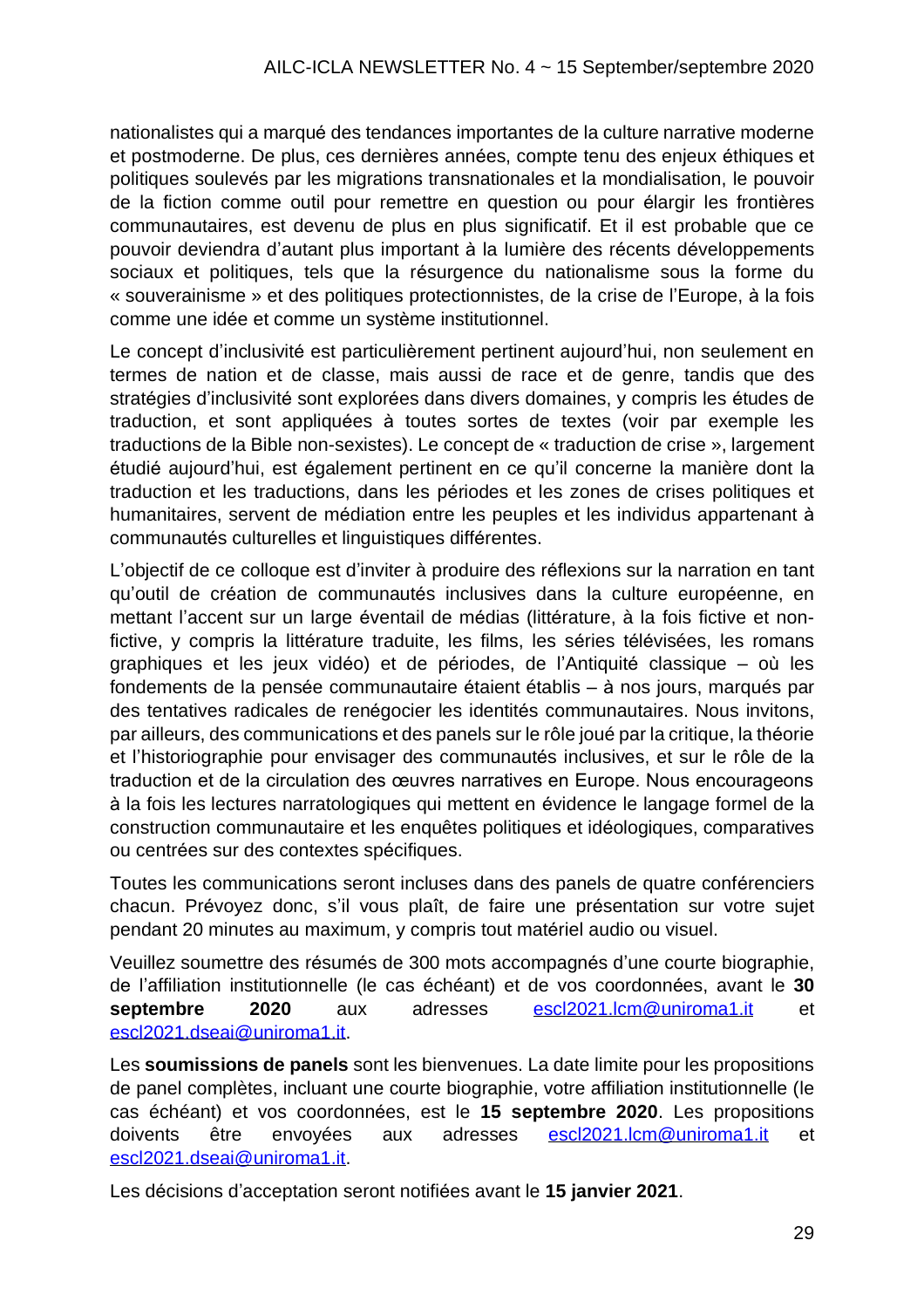**2.2 Publications : Appels à contributions et publications récentes**

### **Appel à contributions : « Covid-19 and a Reality in Flux: Multidisciplinary Responses » (« Covid-19 et une réalité en flux : réponses multidisciplinaires »),**  *Cairo Studies* **en anglais (juin 2021), sous la direction de Maha El Said, Sahar Elmougy, Walid El Hamamsy**

*Cairo Studies* est une revue académique en ligne bi-annuelle publiée par le Département d'anglais de l'Université du Caire (EDCU). Informations sur la revue : <https://cse.journals.ekb.eg/>

Deux décennies après le début du XXIe siècle, le début de la pandémie du Covid-19 est une expérience qui a changé la réalité et qui a pris le monde par surprise. En l'espace de quelques mois, elle a déjà commencé à avoir un impact sur presque tous les aspects de notre vie, de l'éducation au travail, des voyages à la nourriture, des finances à l'environnement et, surtout, dans la vie de famille et les relations humaines. Elle remodèle soudainement notre vision d'un large éventail de questions, allant de la réalité quotidienne aux systèmes politiques. Par conséquent, beaucoup d'entre nous se retrouvent confrontés à un ensemble de questions d'un autre temps que nous pensions avoir dépassées depuis longtemps, ou encore certaines, nouvelles, que nous pensions ne jamais nous poser. En substance, nous nous trouvons confrontés à des questions très basiques sur nous-mêmes et l'univers. Jusqu'à présent, l'attention portée à la pandémie s'est concentrée sur les questions économiques et pratiques, laissant de côté les préoccupations les plus urgentes qui, selon nous, en tant que chercheurs en sciences humaines et sociales, devraient occuper le devant de la scène, en raison de leur impact sur notre existence en tant qu'êtres humains. Ce numéro de *Cairo Studies in English* invite les chercheurs à soumettre des articles théoriques et analytiques de diverses disciplines documentant ce moment unique de l'histoire humaine et envisageant de nouvelles conceptions de l'avenir.

Les soumissions seront prises en compte UNIQUEMENT via : <https://cse.journals.ekb.eg/>

Directives de soumission :<https://cse.journals.ekb.eg/journal/authors.note>

Pour toute question, envoyez un courriel à : CSE.Covid2021@gmail.com

**Date limite de soumission :** 31 octobre 2020

### **Appel à contribution :** *Colloquia Comparativa Litterarum***, revue scientifique de l'Université de Sofia « St. Kliment Ohridski », Bulgarie.**

~

*Colloquia Comparativa Litterarum*, à la périodicité annuelle, publie des études en Littérature comparée couvrant surtout la période allant du XVIII<sup>e</sup> siècle jusqu'à nos jours, en privilégiant les recherches comparatives européennes et celles concernant des questions relatives aux Balkans. Le journal offre un accès ouvert immédiat à son contenu. Sélection et révision des manuscrits en double-aveugle.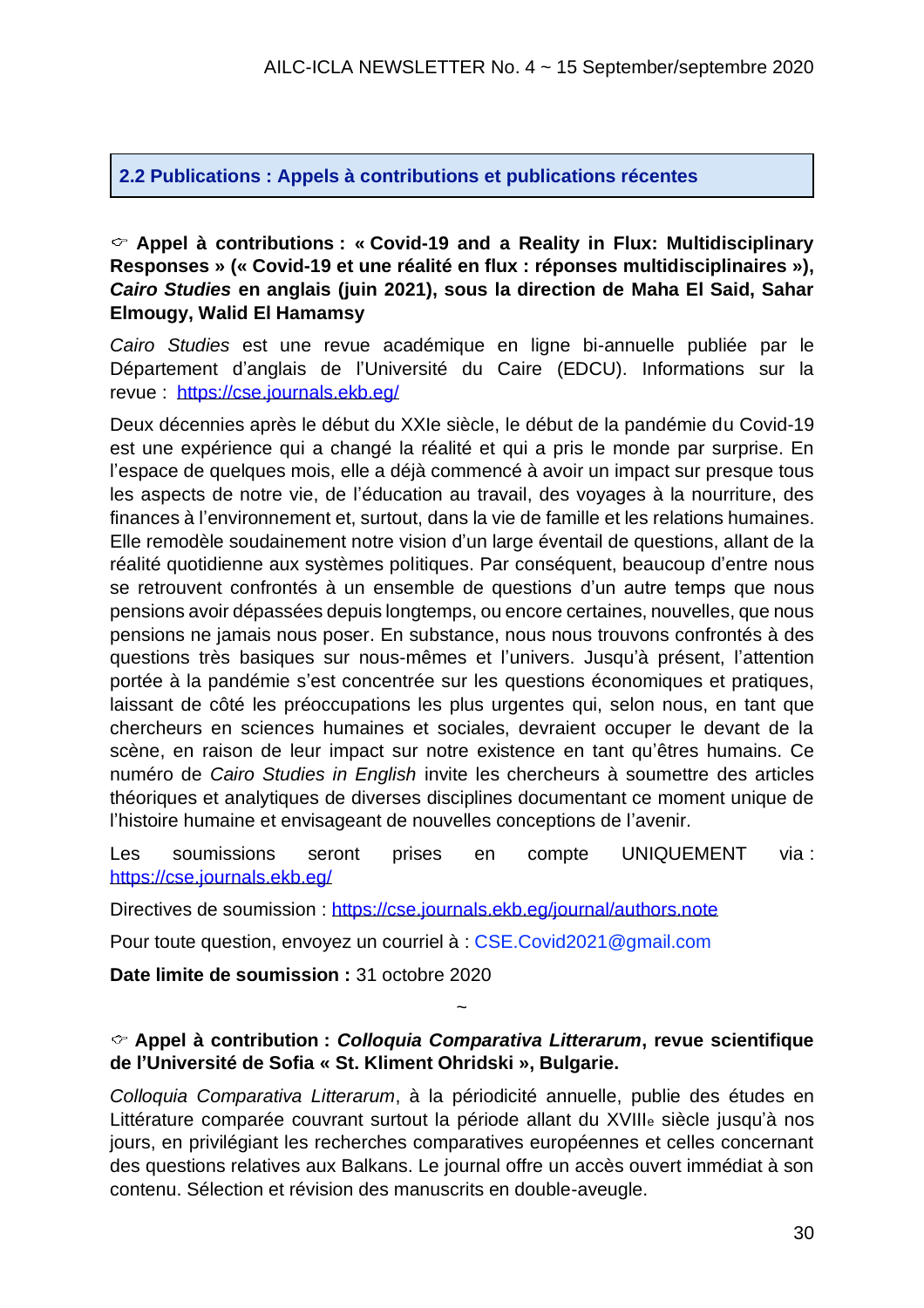Thème principal du prochain numéro 2021 : LE PROMENEUR SOLITAIRE – INTROSPECTION ET REVOLTE. Les articles, ainsi que les comptes rendus pour le prochain numéro de la revue, seront acceptés **jusqu'au 31 janvier 2021**. Les textes à publier en français, anglais ou bulgare seront envoyés à la rédaction par courrier électronique à l'adresse suivante : [ColloquiaCL@gmail.com](mailto:ColloquiaCL@gmail.com)

Pour plus d'informations :<https://ejournal.uni-sofia.bg/index.php/Colloquia>

<https://ejournal.uni-sofia.bg/index.php/Colloquia/about/submissions#authorGuidelines>

**~**

# **Vient de paraître : Frank England,** *Fictions of God* **(Pickwick Publications, 2020)**

La fiction et la théologie partagent une tentative d'articuler ce qu'être humain signifie. Ils comprennent tous deux des récits narratifs de la vertu et du vice, de la valeur morale et de l'échec moral. À travers les thèmes de la courtoisie, de la brutalité, du silence, du son et de l'absence divine, la nature sacrée et le caractère de l'être humain sont explorés dans les romans d'Anita Brookner, Chuck Palahniuk, Anne Michaels, Richard Powers et Iris Murdoch.

### **Vient de paraître : Waleed F.Mahdi,** *Arabes américains dans le cinéma : des stéréotypes hollywoodiens et égyptiens à l'auto-représentation* **(Syracuse University Press, 2020)**

**~**

Il n'est pas surprenant que les films hollywoodiens aient traditionnellement stéréotypé les Arabes américains, mais comment les Arabes américains sont-ils représentés dans les films arabes et, tout aussi important, comment sont-ils représentés dans les œuvres des cinéastes arabo-américains eux-mêmes ? Dans ce volume innovant, Mahdi propose une analyse comparative de trois cinémas, donnant de riches aperçus sur les couches de représentation et les façons dont ces représentations sont remises en question et perturbées. Les films hollywoodiens ont favorisé une imagerie réductrice des Arabes américains depuis les années 1970, soit comme une menace pour la sécurité nationale, soit comme une préoccupation de politique étrangère, tandis que les cinéastes égyptiens ont utilisé des images polarisantes des Arabes américains depuis les années 1990 pour transmettre leurs critiques nationalistes des États-Unis. Les deux représentations sont liées à des inquiétudes ayant traits à la mondialisation, la migration et la géopolitique américano-arabe. En revanche, le cinéma araboaméricain offre une représentation plus complexe, réaliste et fluide de la citoyenneté arabo-américaine et des nuances d'une identité transnationale. En explorant une grande variété de films de chaque site cinématographique, Mahdi retrace les récits concurrents de l'appartenance arabo-américaine – comment et pourquoi ils varient, et ce qui est en jeu dans leur circulation.

Pour plus d'informations : [https://press.syr.edu/supressbooks/2977/arab-americans](https://press.syr.edu/supressbooks/2977/arab-americans-in-film/)[in-film/](https://press.syr.edu/supressbooks/2977/arab-americans-in-film/)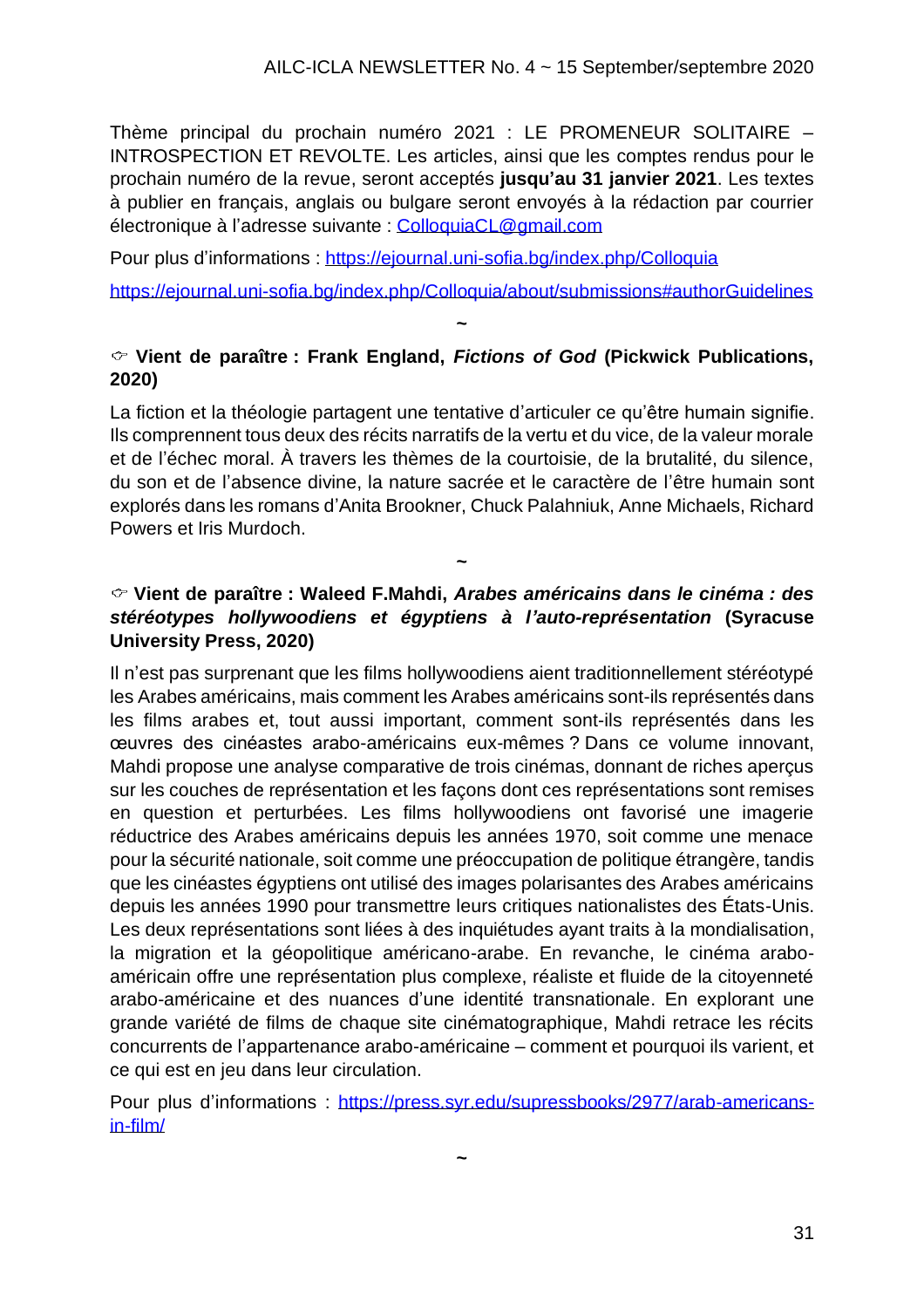### **Vient de paraître : « État actuel de la théorie, de la recherche et de la critique littéraires, Cultures nationales (non-'centriques') »,** *Interlitteraria* **(Journal de l'Association Estonienne de littérature comparée), Vol. 25 n ° 1 (2020)**

Lors du dernier colloque internationale de l'Association estonienne de littérature comparée, sous le titre « État actuel de la théorie littéraire, de la recherche et de la critique dans les cultures nationales (non-'centriques') » (Université de Tartu, septembre / octobre 2019), nous accueillons des chercheurs culturels des pays baltes, de la Pologne, de l'Albanie, de la Slovaquie, de la Russie, etc., mais nous avons également été ravis par la présence de chercheurs en littérature et culture des « centres ». Ainsi, un groupe de jeunes chercheurs représentant le Liban, Hong Kong et l'Inde est arrivé de Paris. Parmi les participants, il y avait également un certain nombre de nos collègues de longue date représentant ces universitaires des « centres » occidentaux qui s'intéressent aux cultures plus petites ainsi qu'aux courants intellectuels moins bien intégrés dans le courant dominant, démontrant une fois de plus que les « centres » eux-mêmes sont rarement homogènes.

Pour plus d'informations et pour accéder au numéro actuel : <https://ojs.utlib.ee/index.php/IL/issue/current>

### **Vient de paraître : Jüri Talvet,** *Dix lettres à Montaigne. "Self" et "Other"* **(Guernica Editions, 2019), traduit de l'estonien par l'auteur et H. L. Hix**

~

Socrate regardait avec impatience l'au-delà, quand il était capable de converser avec le plus sage des défunts honorés. Jüri Talvet a choisi de ne pas attendre, mais plutôt d'entamer ses conversations avec les sages de cette vie. Dans ces dix lettres, Talvet s'est entretenu avec l'un de ces sages prédécesseurs, Michel de Montaigne.

Les ruminations de Talvet placent les problèmes contemporains dans une longue perspective historique et dans un riche contexte littéraire. Ces lettres offrent une critique sans compromis des tendances mondiales actuelles, mais la critique de Talvet correspond à – ou peut-être est-ce – une vision d'espoir.

Pour plus d'informations :<https://www.guernicaeditions.com/title/9781771834704>

### **Vient de paraître : Jüri Talvet,** *Critical Essays on World Literature, Comparative Literature and the « Other »* **(Cambridge Scholars Publishing, 2019)**

~

Le livre propose un traitement théorique cohérent des conceptions de la « littérature mondiale » et de la « littérature comparée », parallèlement à leur application pratique à la recherche de différents phénomènes littéraires (créativité de la Renaissance et baroque, canons littéraires, philosophie de la traduction, etc.), en particulier, du point de vue des cultures nationales (linguistiques) « autres » – « périphériques » (mineures, minoritaires). Envisager la libération historique de l'humanité et une « sensibilité mondiale comparée » naissante a été considérée comme l'un des plus grandes mérites des « humanistes créatifs » européens. Pour expliquer les sources profondes de la créativité et de l'authenticité de l'image, les notions de « infra-autre » (esthétique) et de « transgénialité » (philosophique) ont été introduites. L'objectif proposé est de transcender les monologues des « centres » idéologico-culturels, ainsi